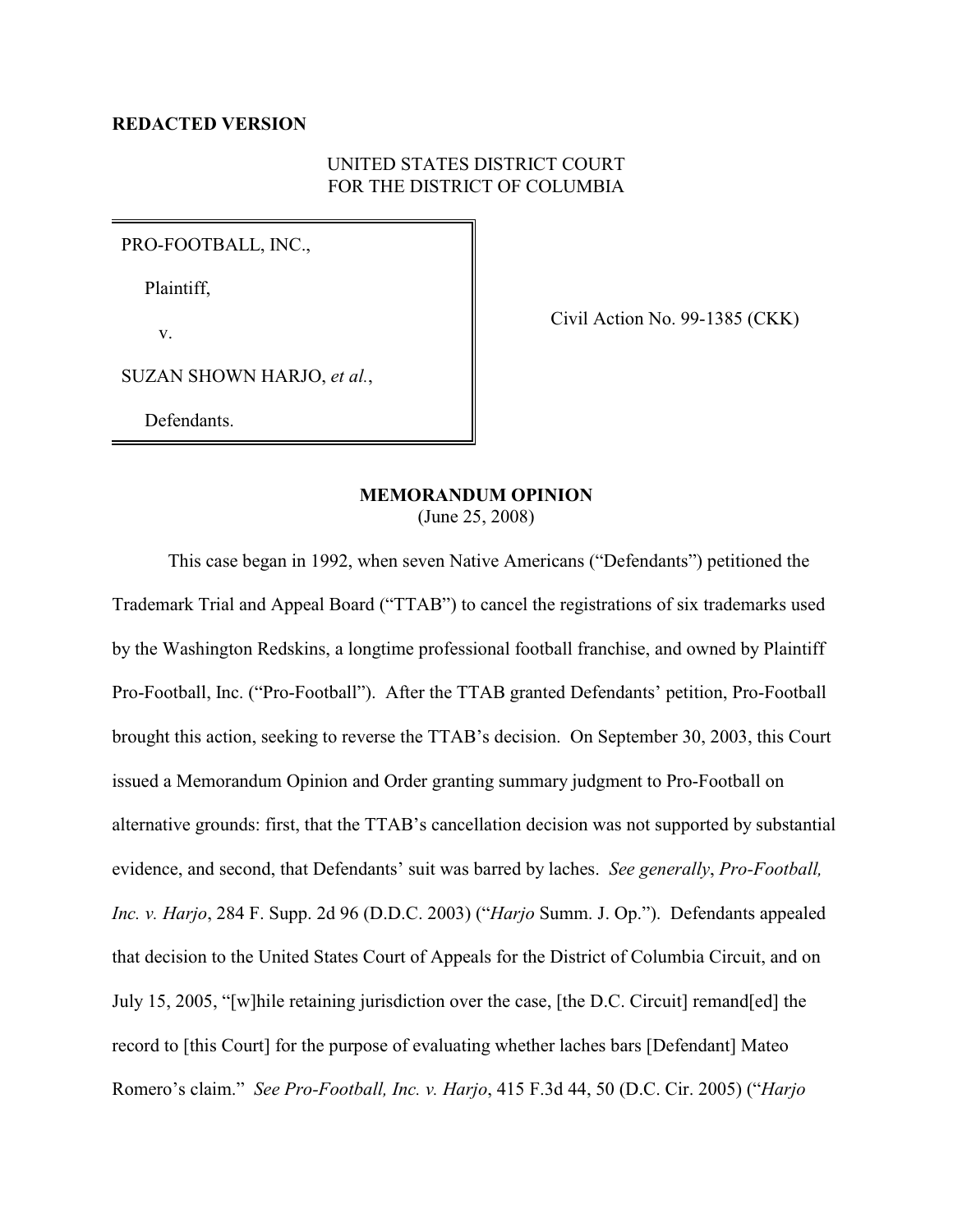Appeal"). The D.C. Circuit did not address nor reach this Court's conclusion that the TTAB's cancellation decision was not supported by substantial evidence, or its finding of laches as to the other Defendants.

Following remand, the parties briefed renewed cross-motions for summary judgment, which are currently pending before the Court. In reviewing those cross-motions, cognizant of the explicitly narrow nature of the remand in this case, the Court concludes that it lacks jurisdiction to–and therefore declines to–reconsider any factual and legal rulings contained in its September 30, 2003 Memorandum Opinion that are not specifically implicated by the D.C. Circuit's remand. The Court has thoroughly considered the parties' briefs in connection with their renewed cross-motions for summary judgment as well as the exhibits attached thereto, and concludes that Defendant Romero's claim is barred by laches. The Court shall therefore GRANT Plaintiff Pro-Football's [117] Motion for Summary Judgment and DENY Defendants' [112] Cross-Motion for Summary Judgment on the issue of the applicability of laches to Defendant Mateo Romero's claim. In so doing, the Court again reiterates–as it did in its September 30, 2003 Memorandum Opinion–that this "opinion should not be read as [] making any statement on the appropriateness of Native American imagery for team names." *Harjo* Summ. J. Op., 284 F. Supp. 2d at 144-45**.**

#### **I: BACKGROUND**

## *A. Factual and Procedural History of This Case*

The factual and procedural history of this action is extensively discussed in the Court's September 30, 2003 Memorandum Opinion, *see generally Harjo* Summ. J. Op., 284 F. Supp. 2d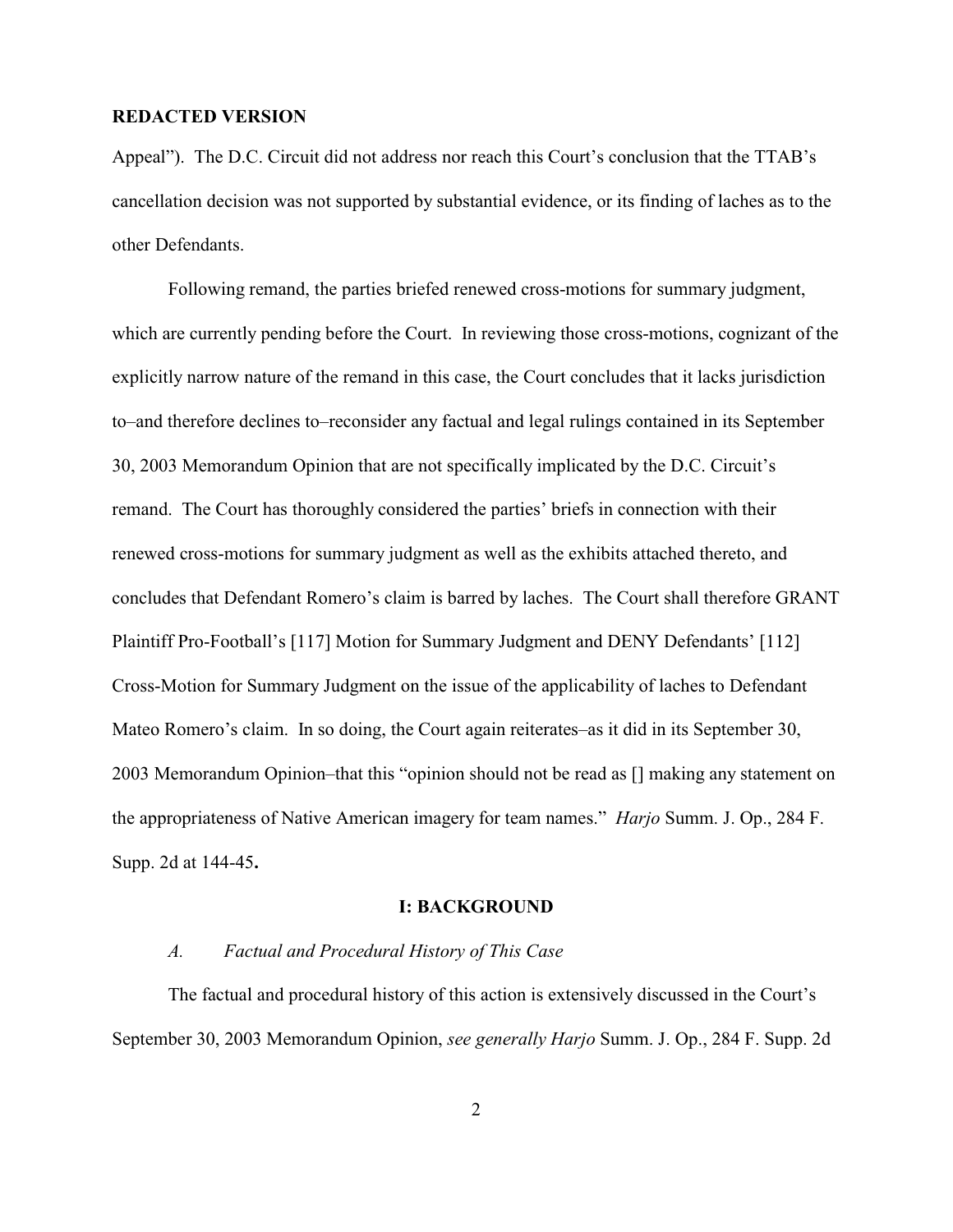96, as well as the D.C. Circuit's remand opinion, *Harjo* Appeal, 415 F.3d 44, and this Court's July 26, 2006 Memorandum Opinion denying Defendants' motion to conduct additional discovery on remand, *see Pro-Football, Inc. v. Harjo*, Civ. A. No. 99-1385, 2006 WL2092637 (D.D.C. Jul. 26, 2006) ("*Harjo* Discovery Op."). The Court therefore assumes familiarity with those opinions, and repeats herein only such facts as are necessary to resolve the pending crossmotions for summary judgment.

Pro-Football, Plaintiff in the current action and Respondent in the trademark action before the TTAB, holds six trademarks containing the word, or a derivative of the word, "redskin(s)" that are registered with the Patent and Trademark Office ("PTO").<sup>1</sup> In September 1992, seven Native Americans–Suzan Shown Harjo, Raymond D. Apodaca, Vine Deloria, Jr., Norbert S. Hill, Jr., Mateo Romero, William A. Means, and Manley A. Begay, Jr.–collectively petitioned the TTAB to cancel the six trademarks, arguing that the use of the word "redskin(s)" is "scandalous," "may . . . disparage" Native Americans, and may cast Native Americans into "contempt, or disrepute" in violation of Section 2(a) of the Lanham Trademark Act of 1946 ("Lanham Act"). Compl. ¶ 13 (citing 15 U.S.C. § 1052(a)). In a pretrial order issued in March of 1994, the TTAB struck all defenses raised by Pro-Football. *Harjo v. Pro-Football, Inc.*, 30 U.S.P.Q.2d 1828, 1833, 1994 WL 262249 (Trademark Tr. & App. Bd. 1994). The TTAB dismissed Pro-Football's constitutional defenses based on a determination that assessing the

 $<sup>1</sup>$  The first of these trademarks, "The Redskins' written in a stylized script-was registered</sup> in 1967, three more in 1974, another in 1978, and the sixth-the word 'Redskinettes'-in 1990." *Harjo* Appeal, 415 F.3d at 46. The Redskins started using the "Redskinettes" mark in commerce in connection with its cheerleaders in or about 1962. *Harjo* Summ. J. Op., 284 F. Supp. 2d at 105.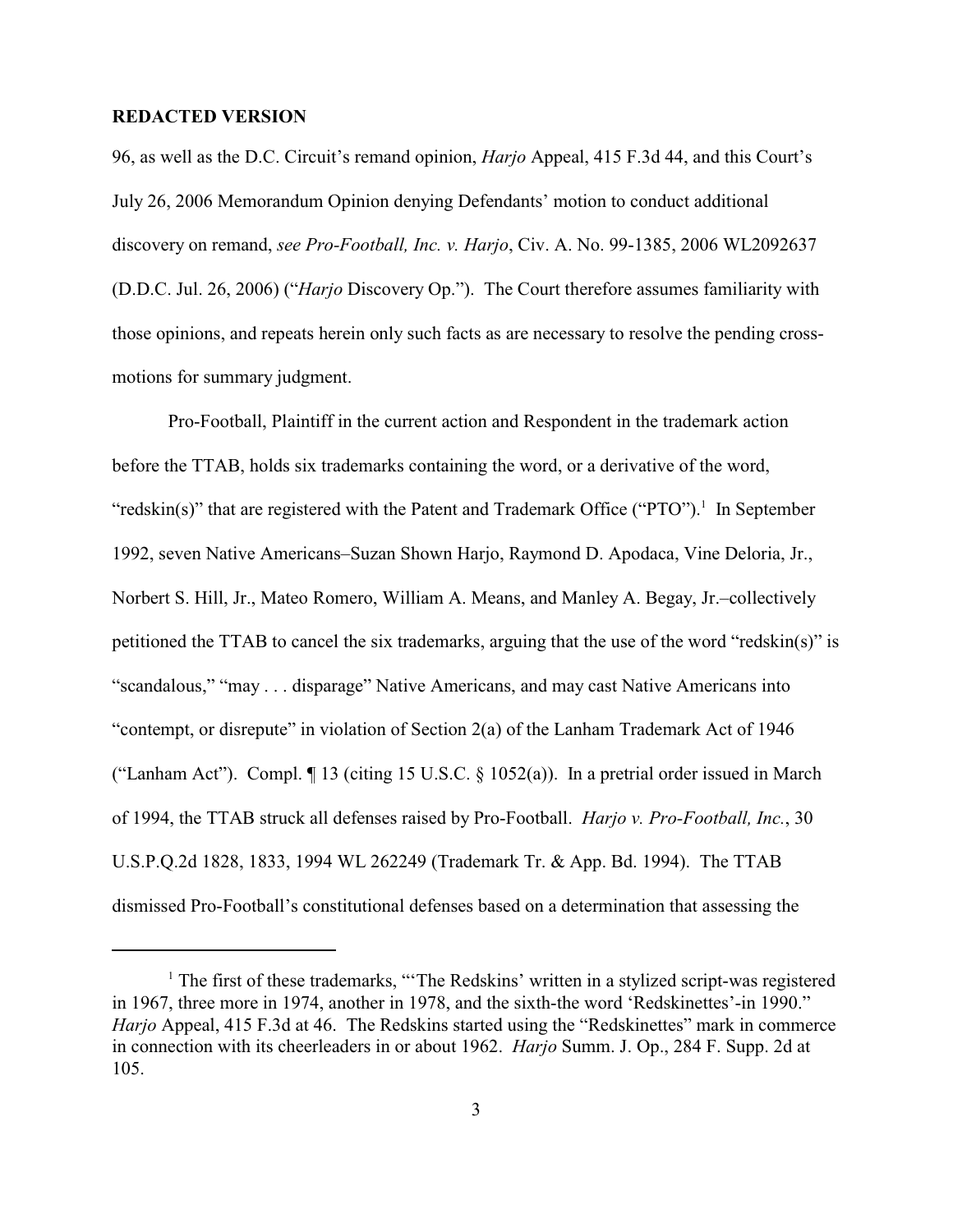constitutionality of a statute is "beyond the Board's authority." *Id.* The TTAB also held that the laches defense advanced by Pro-Football was unavailing because Defendants advocated on behalf of a broad public interest while Pro-Football's interests were distinctly private. *Id.* at 1831, 1994 WL 262249.

On April 2, 1999–five years after issuing its pre-trial order–the TTAB issued a cancellation order in which it scheduled the cancellation of the six contested "redskin(s)" trademarks. *Harjo v. Pro-Football, Inc.*, 50 U.S.P.Q.2d at 1748, 1999 WL 375907. The TTAB concluded that the trademarks "may be disparaging of Native Americans to a substantial composite of this group of people," and "may bring Native Americans into contempt or disrepute." *Id.* Thereafter, on June 1, 1999, Pro-Football filed its Complaint in this action, seeking "*de novo* review, pursuant to 15 U.S.C. § 1071(b), of [the TTAB's] unprecedented administrative decision." Compl. ¶ 1. Following a period in which Defendants filed a motion to dismiss certain claims, which was denied by this Court, *see Pro-Football v. Harjo*, 57 U.S.P.Q.2d 1140, 1142-43, 2000 WL 1923326 (D.D.C. 2000), and a protracted period of discovery around the issue of laches, both parties filed cross-motions for summary judgment before the Court. As noted above, on September 30, 2003, this Court issued an extensive Memorandum Opinion and Order granting Pro-Football's motion for summary judgment on alternative grounds. *See Harjo generally* Summ. J. Op, 284 F. Supp. 2d 96.

As also noted above, Defendants promptly appealed that decision to the D.C. Circuit, which chose to focus solely upon the issue of laches, leaving the Court's first, and primary, holding regarding the "lack of substantial evidence" for another day. *See Harjo* Appeal, 415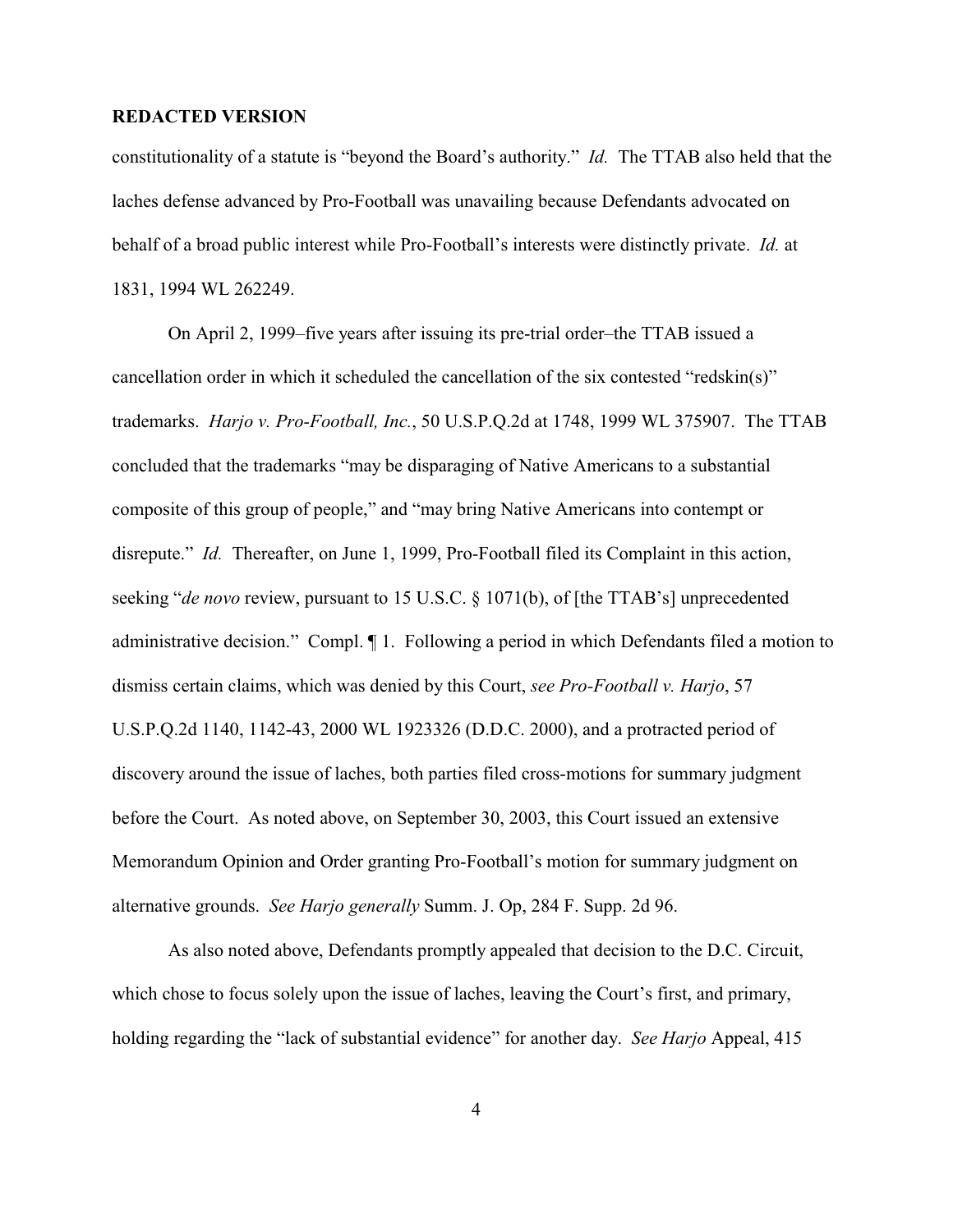F.3d at 47-50. The D.C. Circuit agreed with this Court that a defense of laches was available to Pro-Football against Defendants' trademark cancellation claims. *Id.* at 47-48. The D.C. Circuit noted, however, that the doctrine of laches "runs only from the time a party has reached his majority," *see id.* at 48 (citing cases), and that this Court had assessed laches as to all Defendants beginning in 1967, the time of the first mark's registration. *Id.* Therefore, "[w]hile retaining jurisdiction over the case," the D.C. Circuit remanded the record to this Court to "address both trial and economic prejudice" with respect to the claim of Defendant Romero, who was born in 1966 (and therefore reached the age of majority in 1984). *See id.* at 48-50. The D.C. Circuit instructed that "[i]n accordance with the context-specific approach required by equity, the district court should have measured both [Defendant Romero's] delay and the resulting prejudice to Pro-Football based on the period between his attainment of majority and the filing of the 1992 cancellation petition [before the TTAB]." *Id.* at 49-50.<sup>2</sup> The D.C. Circuit further encouraged this Court, on remand, "to take briefing on whether economic prejudice should be measured based on [Pro-Football's] investment in the marks during the relevant years, on whether [Pro-Football] would have taken a different course of action–e.g., abandoned the marks–had the petitioner acted more diligently in seeking cancellation, or on some other measure." *Id.* at 50.

Rather than brief the laches issue, Defendants filed a Motion to Conduct Limited Discovery Related to Laches. The Court issued a Memorandum Opinion and Order denying that motion, and setting forth some considerations relevant to the laches evaluation on remand. *See*

 $2$  The Court shall refer to the period of time between Defendant Romero's majority on December 9, 1984 and Defendants' filing of the cancellation petition on September 10, 1992 as the "Romero Delay Period."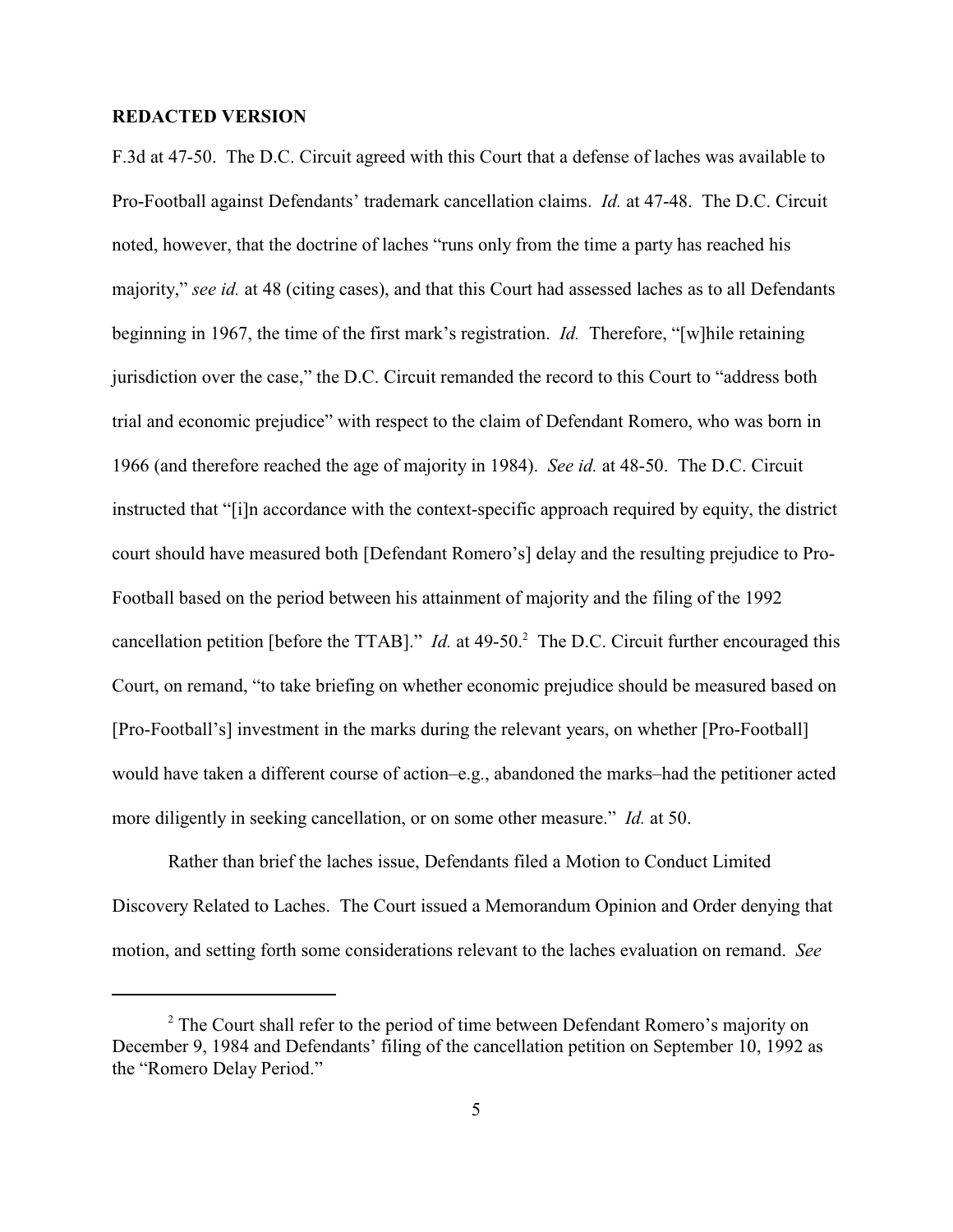*generally Harjo* Discovery Op., 2006 WL 2082637. Thereafter, Pro-Football filed its Memorandum of Points and Authorities in Further Support of its Motion for Summary Judgment (hereinafter "Pro-Football MSJ"), and Defendants filed their renewed Motion for Summary Judgment and Opposition to Pro-Football's Motion (hereinafter "Defs.' Cross-MSJ").<sup>3</sup> Pro-Football filed its combined Reply in support of its own Motion for Summary Judgment and

For its part, Pro-Football argues that this Court should not consider the new factual submissions that Defendants proffer in support of their renewed Cross-Motion for Summary Judgment, and specifically argues that the Court should strike certain portions of the Declaration of Philip J. Mause submitted by Defendants. *See* Pro-Football Reply at 19-21. Defendants oppose Pro-Football's requests. *See* Defs.' Reply at 7-8. The Court declines to address Pro-Football's requests because the Court's resolution of the parties' cross-motions for summary judgment does not require reliance upon the information contained in Defendants' additional factual submissions (including Mr. Mause's Declaration).

<sup>&</sup>lt;sup>3</sup> In their Cross-Motion for Summary Judgment/Opposition, Defendants suggest that the Court find Pro-Football's Motion for Summary Judgment "procedurally defective" because it is not accompanied by a Local Rule 7.1(h) Statement of Material Facts. *See* Defs.' Cross-MSJ at 2 n.1. Defendants' suggestion is misplaced because the parties' summary judgment briefing on remand essentially amounts to supplemental briefing on their original cross-motions for summary judgment, necessitated by the D.C. Circuit's instructions on remand, rather than new crossmotions for summary judgment. The Court therefore does not find procedural defect in Pro-Football's failure to provide a new Local Rule 7.1(h) Statement. Moreover, it does not appear that a new Local Rule 7.1(h) Statement is necessary to resolve the parties' cross-motions for summary judgment for two reasons. First, although Pro-Football's renewed Motion for Summary Judgment includes factual assertions regarding Pro-Football's various expenditures during the Romero Delay Period, it explains that the calculations behind those figures are based on the methods described in Pro-Football's original Local Rule 7.1(h) Statement, and attaches a copy of that Statement to its Memorandum. *See, e.g.*, Pro-Football MSJ at 13 & ns. 9-10. Second, Defendants do not contest Pro-Football's factual claims regarding its expenditures during the Romero Delay Period, but rather argue that those expenditures are not sufficient, as a matter of law, to demonstrate that Pro-Football suffered economic prejudice as a result of Defendant Romero's delay. As such, no Local Rule 7.1(h) Statement is required in order to "isolate[] the facts that the parties assert are material, distinguish[] disputed from undisputed facts, and identif[y] the pertinent parts of the record." *Jackson v. Finnegan, Henderson, Farabow, Garret & Dunner*, 101 F.3d 145, 150 (D.C. Cir. 1996) (quoting *Gardels v. CIA*, 637 F.2d 770, 773 (D.C. Cir. 1980)).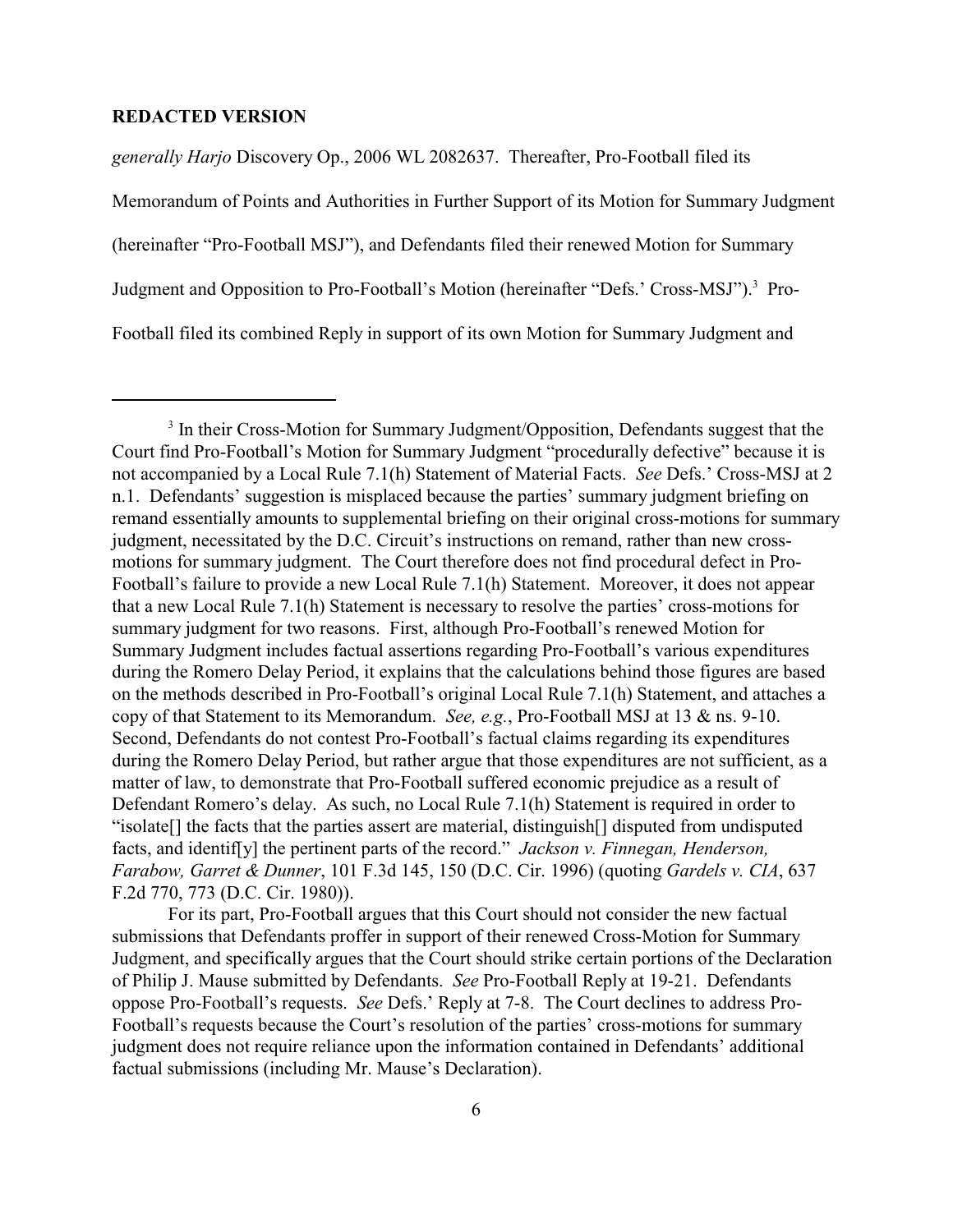Opposition to Defendants' Cross-Motion (hereinafter "Pro-Football Reply"), and Defendants filed their Reply in support of their Cross-Motion for Summary Judgment. Accordingly, the parties' renewed cross-motions for summary judgment are ripe for review.

#### *B. The Parties' Factual Assertions Regarding Defendant Romero's Laches*

As was the case as of the Court's September 30, 2003 Memorandum Opinion, there is no dispute that Defendant Romero was aware of the Washington Redskins team name and the name of the cheerleaders prior to reaching the age of majority in December 1984. *See Harjo* Summ. J. Op., 284 F. Supp. 2d at 112. Indeed "Mr. Romero, born in 1966, saw Redskins games on television as a child as well as the Redskinettes cheerleaders." *Id.* "It is also undisputed that Defendants did not file their petition to cancel the registrations of the trademarks until September 10, 1992." *Id.* Finally, "it is also undisputed that . . . Pro-Football and NFL Properties invested in the trademarks and had increasing revenues during the [Romero Delay Period]." *Id.* In particular, Defendants do not contest Pro-Football's assertions that:

- Its list of merchandise licensees nearly tripled (from just over 100 to more than 300) between September 1985 and the end of the Romero Delay Period. *See* Pro-Football MSJ at 13 (citing original Rule 7.1(h) Stmt (Ex. A to the 10/20/06 Decl. of Robert L. Raskopf submitted in support of Pro-Football's MSJ) ¶ 76 and Pl.'s App. Ex. 126).
- In total, the Redskins contributed over **REDACTED** to NFL Properties' advertising and promotional expenses during the Romero Delay Period, and the Redskins' annual contribution towards advertising and promotion grew from **REDACTED** to **REDACTED** during the Romero Delay Period. *See* Pro-Football MSJ at 13.
- During the Romero Delay Period, the Redskins have expended money and other

7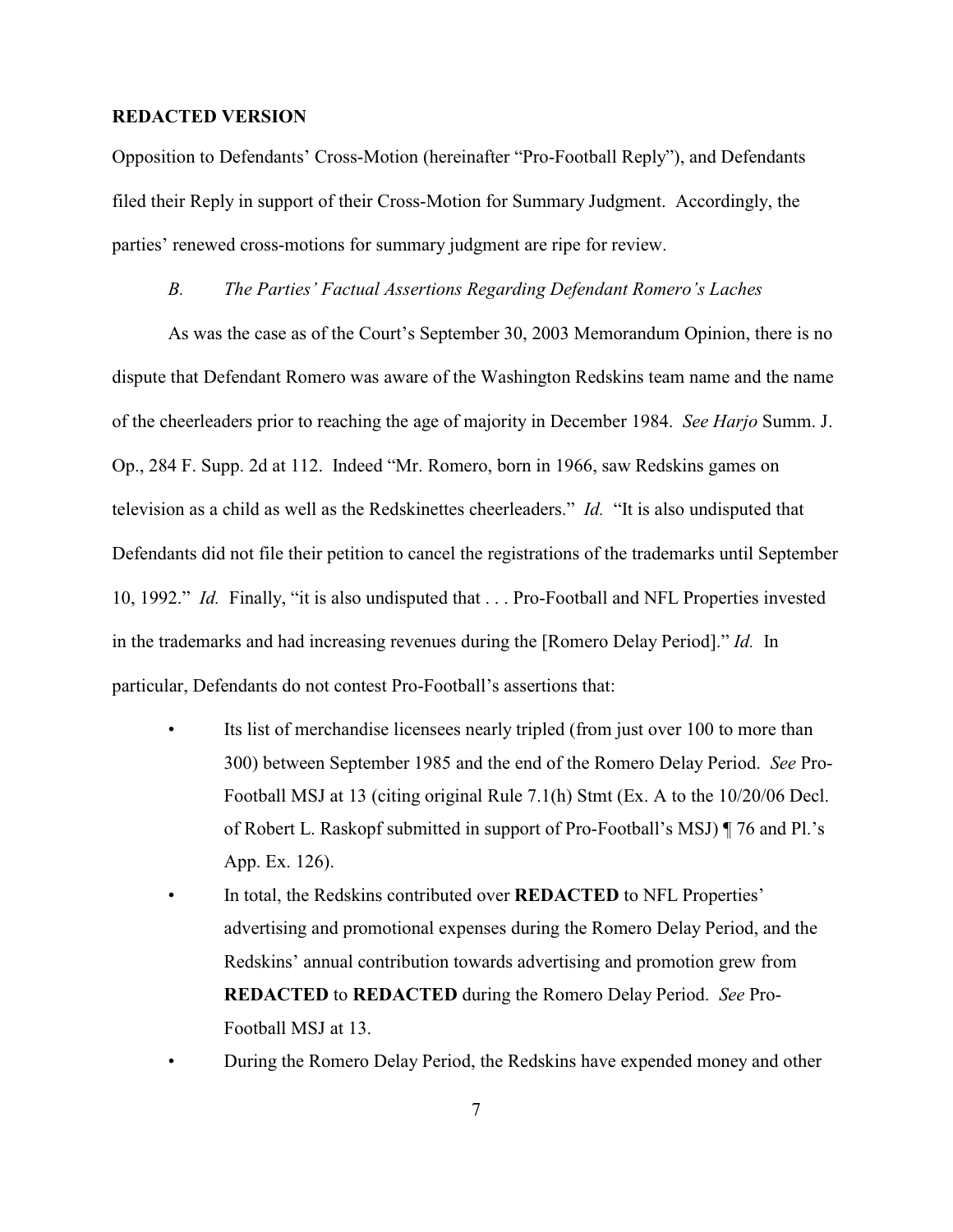resources on prosecuting the registrations of the trademarks and enforcing them against third party infringement and dilution. *Id.* (citing 7.1(h) Stmt. ¶ 71). This has included filing and renewing the trademarks, responding to office actions from the PTO, drafting cease and desist letters, conducting litigations, and seizing counterfeit goods. *Id.*

• The Redskins have developed goodwill in the trademarks, which was valued at more than **REDACTED** in the Redskins' financial statement for the period ending March 31, 2001. *Id.* at 12-13 n. 8 (citing 7.1(h) Stmt. ¶ 257). Further, a third party valued the goodwill at **REDACTED** in February 2001. *Id.* (citing 7.1(h) Stmt. ¶ 258). In addition, during the Romero Delay Period, the Redskins received revenue in excess of **REDACTED**, and the annual team revenue increased from **REDACTED** in 1984 to **REDACTED** in 1990. *Id.* at 14 (citing 7.1(h) Stmt. ¶ 81).

#### **II: LEGAL STANDARDS**

A party is entitled to summary judgment if the pleadings, depositions, and affidavits demonstrate that there is no genuine issue of material fact in dispute and that the moving party is entitled to judgment as a matter of law. *See* Fed. R. Civ. P. 56(c); *Tao v. Freeh*, 27 F.3d 635, 638 (D.C. Cir. 1994). In particular, in ruling on cross-motions for summary judgment, the court may grant summary judgment only if one of the moving parties is entitled to judgment as a matter of law upon material facts that are not genuinely disputed. *See Rhoads v. McFerran*, 517 F.2d 66, 67 (2d Cir. 1975); *Long v. Gaines,* 167 F. Supp. 2d 75, 85 (D.D.C. 2001). More generally, under the summary judgment standard, the moving party, "bears the initial responsibility of informing the district court of the basis for its motion, and identifying those portions of 'the pleadings, depositions, answers to interrogatories, and admissions on file, together with the affidavits, if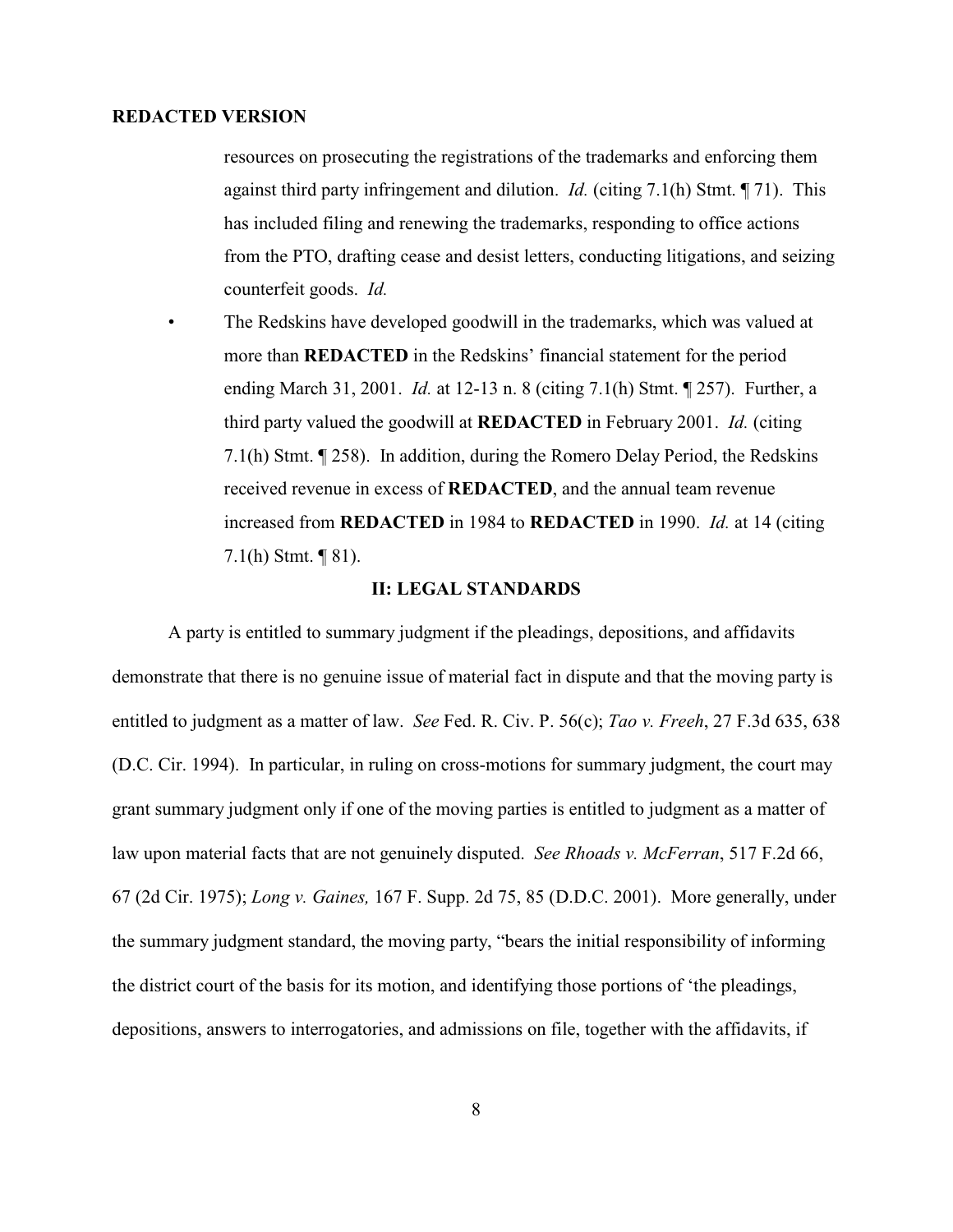any' which it believes demonstrate the absence of a genuine issue of material fact." *Celotex Corp. v. Catrett*, 477 U.S. 317, 323 (1986). In response, the nonmoving party must "go beyond the pleadings and by [its] own affidavits, or by the 'depositions, answers to interrogatories, and admissions on file,' designate 'specific facts showing that there is a genuine issue for trial.'" *Id.* at 324.

Although a court should draw all inferences from the supporting records submitted by the nonmoving party, the mere existence of a factual dispute, by itself, is not sufficient to bar summary judgment. *See Anderson v. Liberty Lobby, Inc.*, 477 U.S. 242, 247-48 (1986). To be material, the factual assertion must be capable of affecting the substantive outcome of the litigation; to be genuine, the issue must be supported by sufficient admissible evidence that a reasonable trier-of-fact could find for the nonmoving party. *Laningham v. U.S. Navy*, 813 F.2d 1236, 1242-43 (D.C. Cir. 1987); *Liberty Lobby*, 477 U.S. at 251-52, (the court must determine "whether the evidence presents a sufficient disagreement to require submission to a jury or whether it is so one-sided that one party must prevail as a matter of law"). "If the evidence is merely colorable, or is not sufficiently probative, summary judgment may be granted." *Liberty Lobby*, 477 U.S. at 249-50 (internal citations omitted).

#### **III: DISCUSSION**

The Court makes a few initial observations before turning to the merits of the parties' pending cross-motions for summary judgment. First, the Court's consideration of those motions is significantly cabined by the very limited nature of the D.C. Circuit's remand in this case. As discussed above, the D.C. Circuit concluded that this Court's September 30, 2003 Memorandum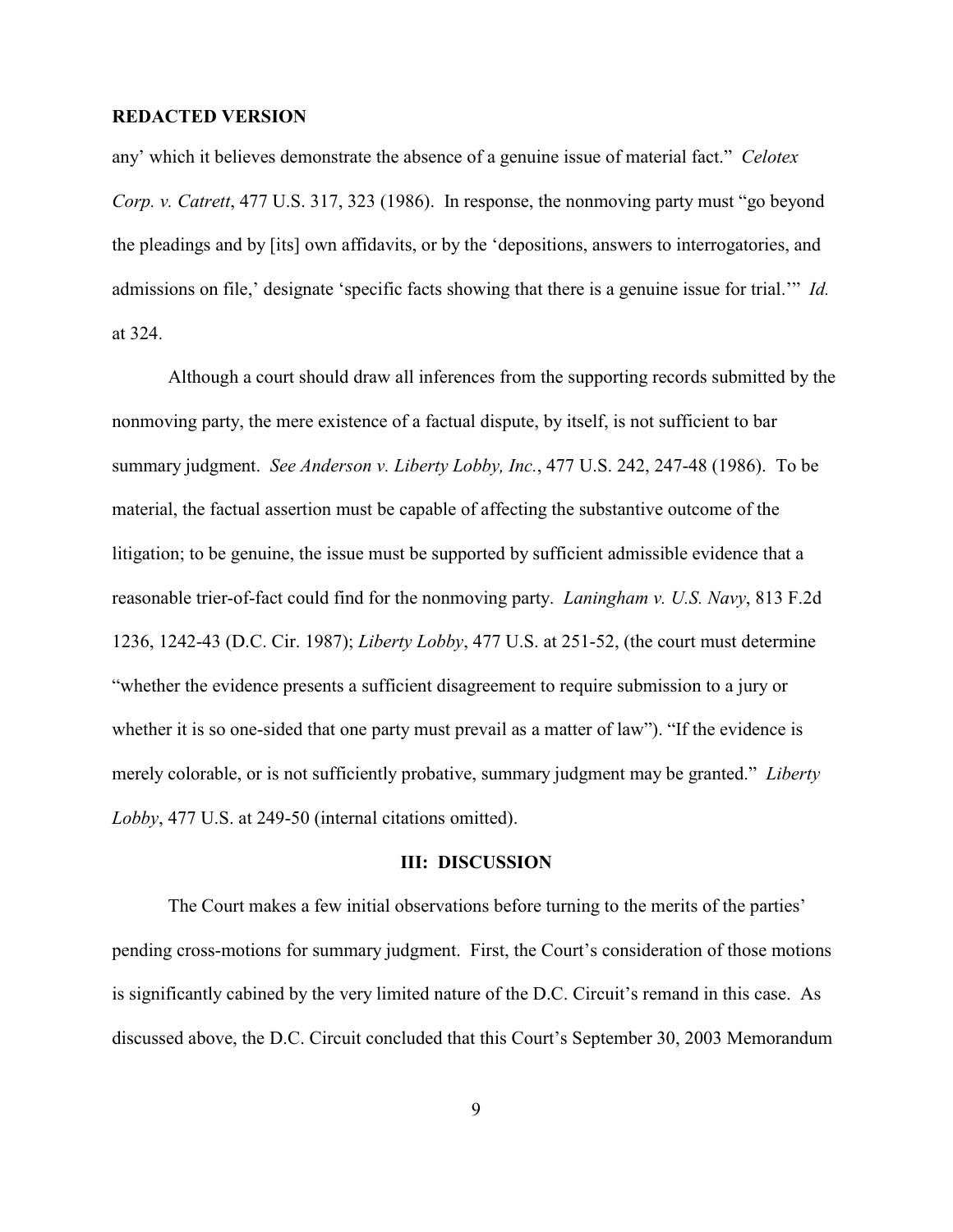Opinion measured Defendant Romero's laches using the wrong delay period, and declined to undertake the analysis of Defendant Romero's laches in the first instance. *Harjo* Appeal, 415 F.3d at 50. Instead, the D.C. Circuit remanded the record to this Court for an "evaluation" of Defendant Romero's laches, while retaining jurisdiction over the case. *Id.* As a result, this Court concludes that it lacks jurisdiction to revisit its previous factual findings and legal conclusions that are not directly implicated by its evaluation of Defendant Romero's laches. Furthermore, the D.C. Circuit did not consider this Court's conclusion that the TTAB's cancellation decision lacked substantial evidence or that the other Defendants' claims are barred by laches, and did not provide any indication that it believed those conclusions to be in error. Therefore, even if this Court had jurisdiction to consider issues beyond Defendant Romero's laches, the D.C. Circuit's remand opinion offers no reason for this Court to revisit its prior findings at this time.

This Court also declines to revisit issues (beyond the applicability of laches to Defendant Romero's claim) that were resolved in the Court's September 30, 2003 Memorandum Opinion granting summary judgment to Pro-Football and its July 26, 2006 Memorandum Opinion denying Defendants' motion to conduct discovery on remand. This is appropriate in light of the law of the case doctrine, which provides that "[w]here issues have been resolved at a prior state in the litigation, based upon principles of judicial economy, courts generally decline to revisit [them]." *New York v. Microsoft*, 209 F. Supp. 2d 132, 141 (D.D.C. 2002). The law of the case doctrine "bars reconsideration of a court's explicit decisions [in earlier phases of a case] as well as those issues decided by necessary implication." *Id.* (citing *Crocker v. Piedmont Aviation, Inc.*, 49 F.3d 735, 739 (D.C. Cir. 1995); *LaShawn A. v. Barry*, 87 F.3d 1389, 1394 (D.C. Cir. 1996)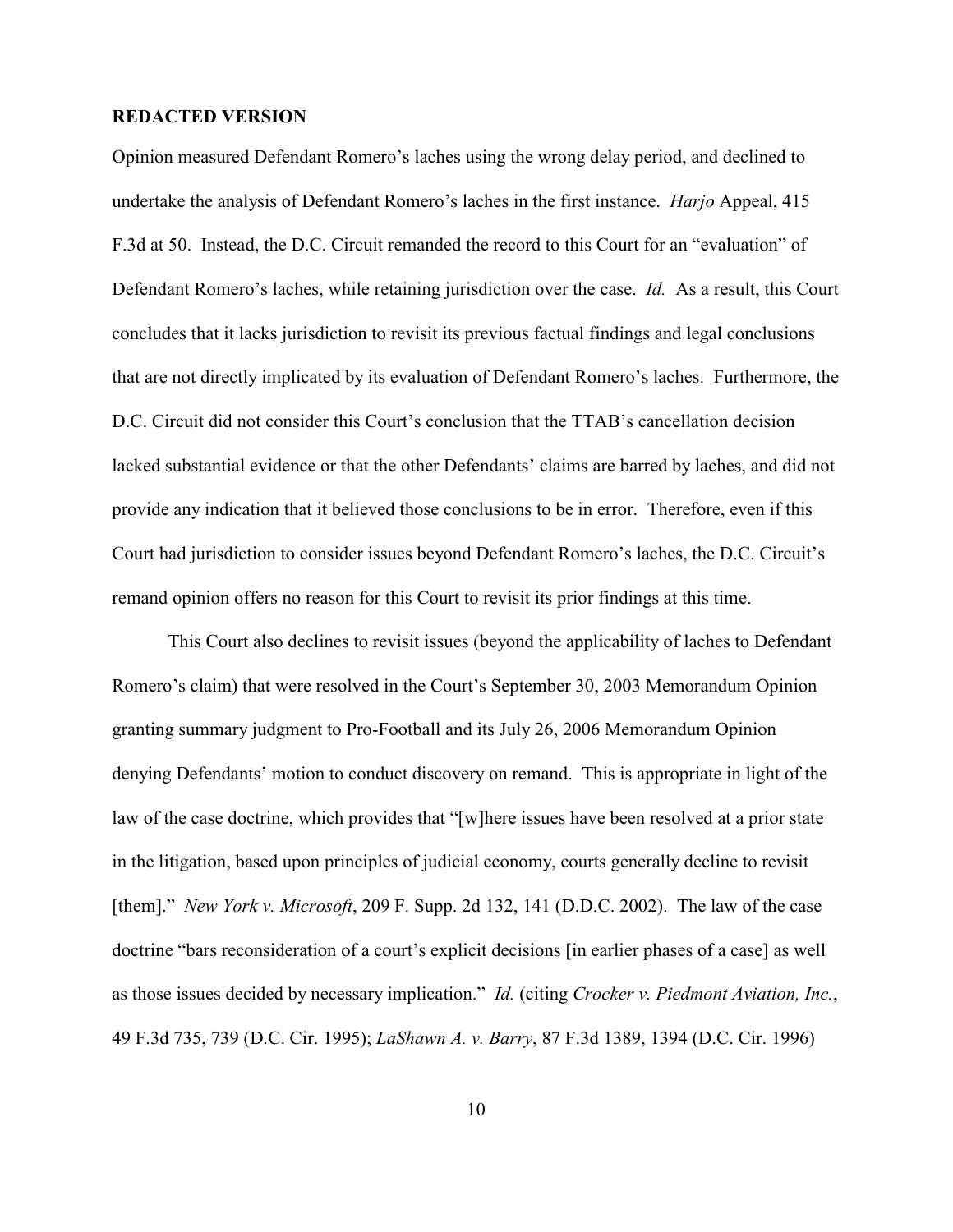(en banc)). As such, unless required by the D.C. Circuit's remand, the Court does not revisit herein the issues resolved in its previous opinions.

Finally, the Court also notes at the outset that its finding that Defendants' claims are barred by laches was an alternative holding to its conclusion that the TTAB's cancellation decision was not supported by substantial evidence. That primary holding was not reached by the D.C. Circuit on appeal, and represents this Court's resolution of the underlying issue of disparagement. As a result, it would be entirely inappropriate for the Court to–as Defendants suggest–"exercise its discretion to deny the defense" of laches in order to allow "the underlying issue of disparagement" to be resolved in this case. *See* Defs' Cross-MSJ at 24. The Court nevertheless reiterates that its primary holding regarding disparagement was not intended to "mak[e] any statement on the appropriateness of Native American imagery for team names." *Harjo* Summ. J. Op., 284 F. Supp. 2d at 144-45

Having addressed all of these initial considerations, the Court turns to the task before it: evaluating Defendant Romero's laches within the context of the parties' renewed cross-motions for summary judgment.

## *A. The Elements of Laches*

As the D.C. Circuit explained, laches is an equitable doctrine "founded on the notion that equity aids the vigilant and not those who slumber on their rights." *Harjo* Appeal, 415 F.3d at 47 (quoting *NAACP v. NAACP Legal Def. & Educ. Fund, Inc.*, 753 F.2d 131, 137 (D.C. Cir. 1985)). Laches "is designed to promote diligence and prevent enforcement of stale claims." *Gull Airborne Instruments, Inc. v. Weinberger*, 694 F.2d 838 (D.C. Cir. 1982) (citing *Powell v.*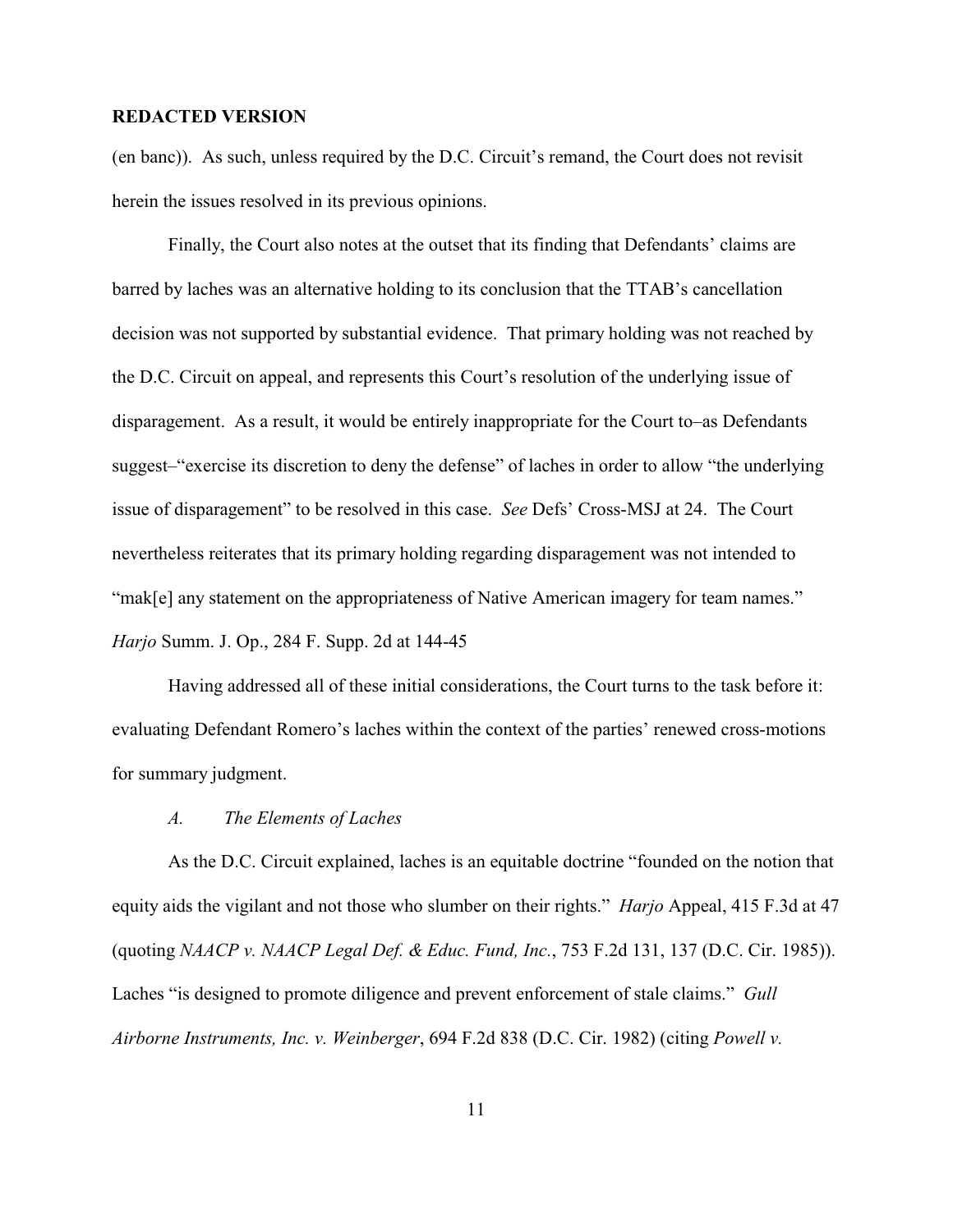*Zuckert*, 366 F.2d 634, 636 (D.C. Cir. 1966)). Pro-Football has the burden of proving the defense of laches, *id.*, which "requires proof of (1) lack of diligence by the party against whom the defense is asserted, and (2) prejudice to the party asserting the defense," *Harjo* Appeal, 415 F.3d at 47 (quoting *Nat'l R.R. Passenger Corp. v. Morgan*, 536 U.S. 101, 121-22 (2002)).<sup>4</sup> In turn, as the D.C. Circuit noted in remanding the record to this Court, prejudice to the party asserting laches may arise from either trial prejudice or economic prejudice. *Harjo* Appeal, 415 F.3d at 50.

# *B. Defendant Romero's Delay Demonstrates a Lack of Diligence*

As noted above, Defendant Romero waited almost eight years–seven years, nine months,

to be precise–after reaching the age of majority before petitioning to cancel the six trademarks in

*Harjo* Summ. J. Op., 284 F. Supp. 2d at 139.

<sup>&</sup>lt;sup>4</sup> The Court's September 30, 2003 Memorandum Opinion specifically noted that the twoprong test articulated by the D.C. Circuit in the *Harjo* Appeal (and by the Federal Circuit in *Bridgestone/Firestone Research, Inc. v. Automobile Club de L'Ouest de la France*, 245 F.3d 1359 (Fed. Cir. 2001)) is fundamentally similar to the three-prong test applied in *NAACP* and in this Court's September 30, 2003 Memorandum Opinion granting summary judgment to Pro-Football. As the Court explained:

Essentially, to demonstrate laches Pro-Football must show that Defendants' delay in bringing the cancellation proceeding was unreasonable, and that prejudice to Pro-Football resulted from the delay. *Bridgestone*, 245 F.3d at 1361; [*Hot Wax, Inc. v. Turtle Wax, Inc.*, 191 F.3d 813, 820 (7th Cir. 1999)]. This test is not materially different from the standard articulated in *NAACP*. The first two steps of the *NAACP* test, substantial delay and notice, form the unreasonable delay prong of the *Bridgestone* case. Finally, the third step of the *NAACP* test, development of goodwill during the period of delay, is the prejudice element in the *Bridgestone* case.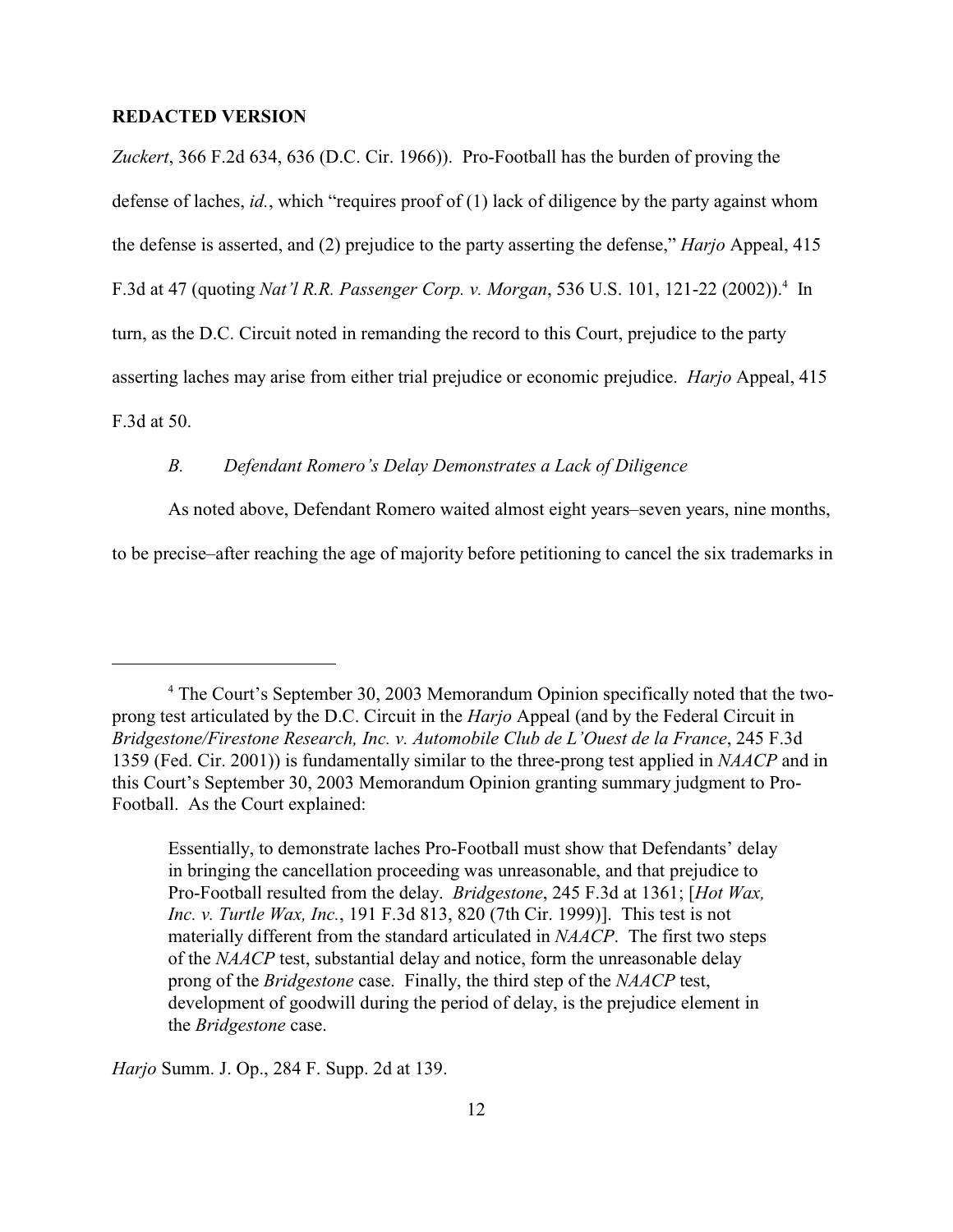question.<sup>5</sup> That delay is "unusually long by any standard." *See Peshlakai v. Duncan*, 476 F. Supp. 2d 1247, 1256 (D.D.C. 1979) (describing seven-year period of delay in bringing action under the National Environmental Policy Act). Pro-Football correctly notes that "the Romero Delay Period is similar to or longer than the delay in other trademark cases in which courts have applied the laches doctrine." Pro-Football MSJ at 4 (citing *Eppendorf-Netheler-Hinz GmBH v. Nat'l Scientific Supply Co.*, No. 00-9138L, 2001 WL 798844, at \*2, 3 (2d Cir. July 31, 2001) (eight-year delay); *Hubbard Feeds, Inc. v. Animal Feed Supplement, Inc.*, 182 F.3d 598, 602 n.5 (8th Cir. 1999) (delay of "over four years"); *Brittingham v. Jenkins*, 914 F.2d 447, 456 (4th Cir.

<sup>&</sup>lt;sup>5</sup> Defendants argue in their Cross-Motion for Summary Judgment that "the delay period must be calculated differently for the registration of Pro Football's 'Redskinettes' trademark without consideration of the other marks or the length of time the mark 'Redskinettes' had been in use prior to its registration," because Defendant Romero "had no legal cause of action as to the 'Redskinettes' trademark until it was registered" in 1990. Defs' Cross-MSJ at 22-24. The Court already addressed and rejected these arguments in its September 30, 2003 Memorandum Opinion. *See Harjo* Summ. J. Op., 284 F. Supp. 2d at 140. In particular, the Court noted that Defendants' claim regarding the "Redskinettes" mark is grounded in their claims regarding the other five marks, which were registered long before 1990, and that the TTAB recognized as much during the cancellation proceeding, concluding that Defendants' "arguments and extensive evidence pertain almost entirely to the 'Redskins' portion of [Pro-Football's] marks." *Id.* Further, the Court "explained that the context of this case is different from many other trademark cases" because "the Washington Redskins cheerleaders have been using the term 'REDSKINETTES' since 1962 . . . this is not a case where the mark was introduced in 1990; rather it had been use for approximately thirty years at the point the Defendants brought their cancellation proceeding." *Id.* Indeed, it is undisputed that Defendant Romero has been aware of the Redskins cheerleaders since he was a child. Pro-Football MSJ at 4 n.3 (citing 7.1(h) Stmt. ¶ 61). Thus, even if Defendants are correct that Defendant Romero did not have a legal cause of action as to the "Redskinettes" mark until it was registered in 1990, they offer no reason for concluding that Defendant Romero acted reasonably in waiting two years after that registration to bring the cancellation petition. Rather, it is undisputed that Defendant Romero was aware of the Redskinettes name–as well as the other five Redskins marks–upon reaching the age of majority in 1984 and therefore could have filed the cancellation petition immediately upon the registration of the Redskinettes mark in 1990, instead of waiting until 1992 to do so.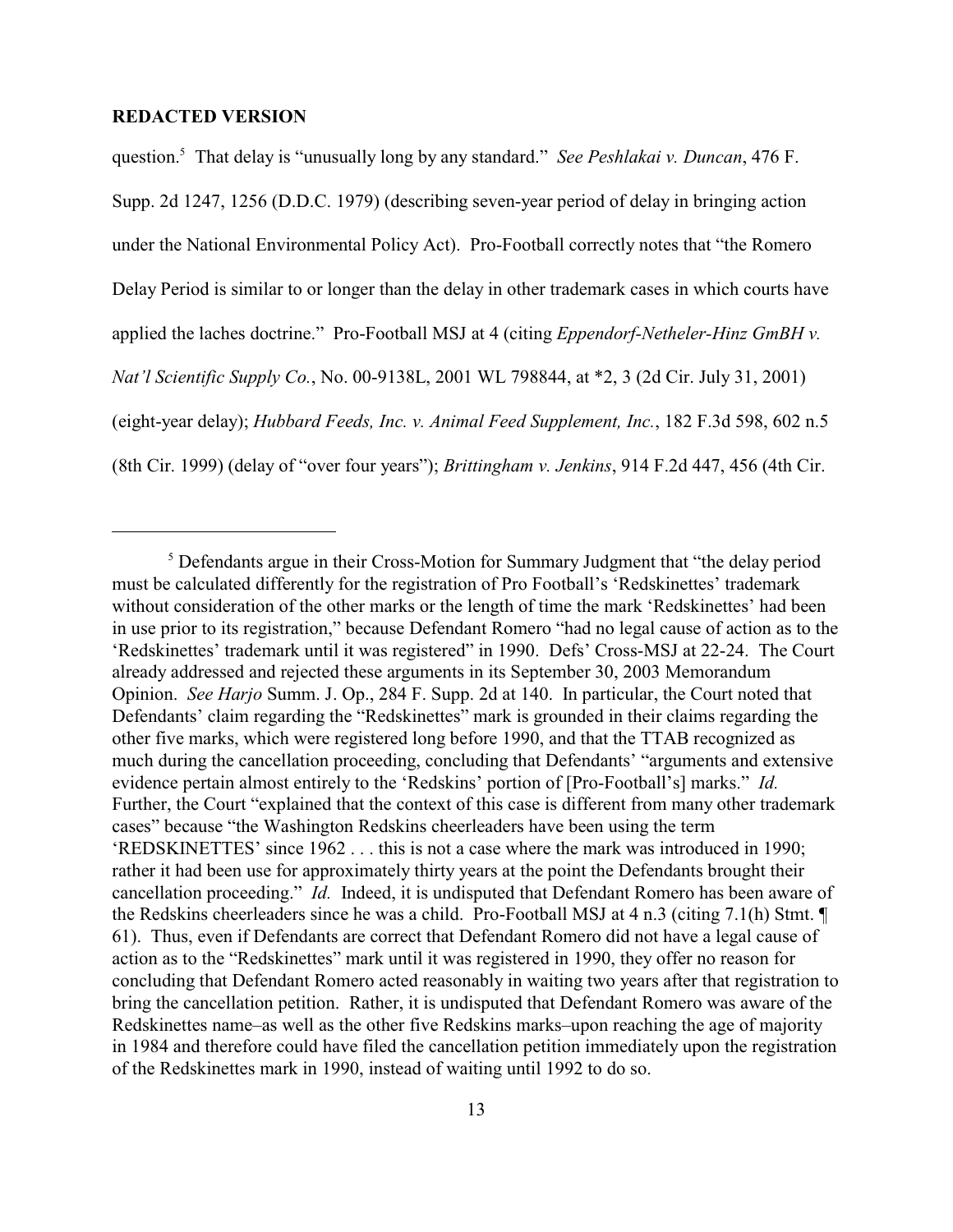1990) (eight-year delay); *Landers, Frary & Clark v. Universal Cooler Corp.*, 85 F.2d 46, 49 (2d Cir. 1936) (eight-year delay) (L. Hand, J.)). Likewise, outside the trademark infringement context, courts in this Circuit have found laches when faced with similar periods of delay. Pro-Football MSJ at 5 (citing, *inter alia*, *CarrAmerica Realty Corp. v. Kaidanow*, 321 F.3d 165, 171- 72 (D.C. Cir. 2003) (two-year delay in action brought by minority shareholders); *Jeanblanc v. Oliver Carr Co.*, No. 94-7118, 62 F.3d 424, 1995 WL 418667, at \*4 (D.C. Cir. June 21, 1995) (almost eight-year delay in breach of partnership/fiduciary duties action)).

In addition to finding that the Romero Delay Period is similar to periods that other courts have found to evidence a lack of diligence, the Court concludes that Defendant Romero's almost eight-year delay is unreasonable in light of the undisputed facts in this case. Specifically, as the Court previously found in its September 30, 2003 Memorandum Opinion, Defendant Romero does not contest that he has been aware of the Washington Redskins team name and the name of the cheerleaders since he watched Redskins games on television as a child. *See Harjo* Summ. J. Op., 284 F. Supp. 2d at 139.; 7.1(h) Stmt. ¶ 61. This Court's previous opinion also found "the fact that [Defendants] had knowledge of the use of the [Redskins] team name [] sufficient to supply actual knowledge of the trademarks being used in the market place." *Harjo* Summ. J. Op., 284 F. Supp. 2d at 141 n.35. The D.C. Circuit's remand opinion offers no reason to reconsider that finding, and the Court therefore declines to do so. Further, although Defendants attempt to downplay the significance of Defendant Romero's awareness of the Redskins team name during the delay period, that attempt is unavailing. Defendants argue that actual notice of the trademarks in question should not be ascribed to Defendant Romero because "[t]here is no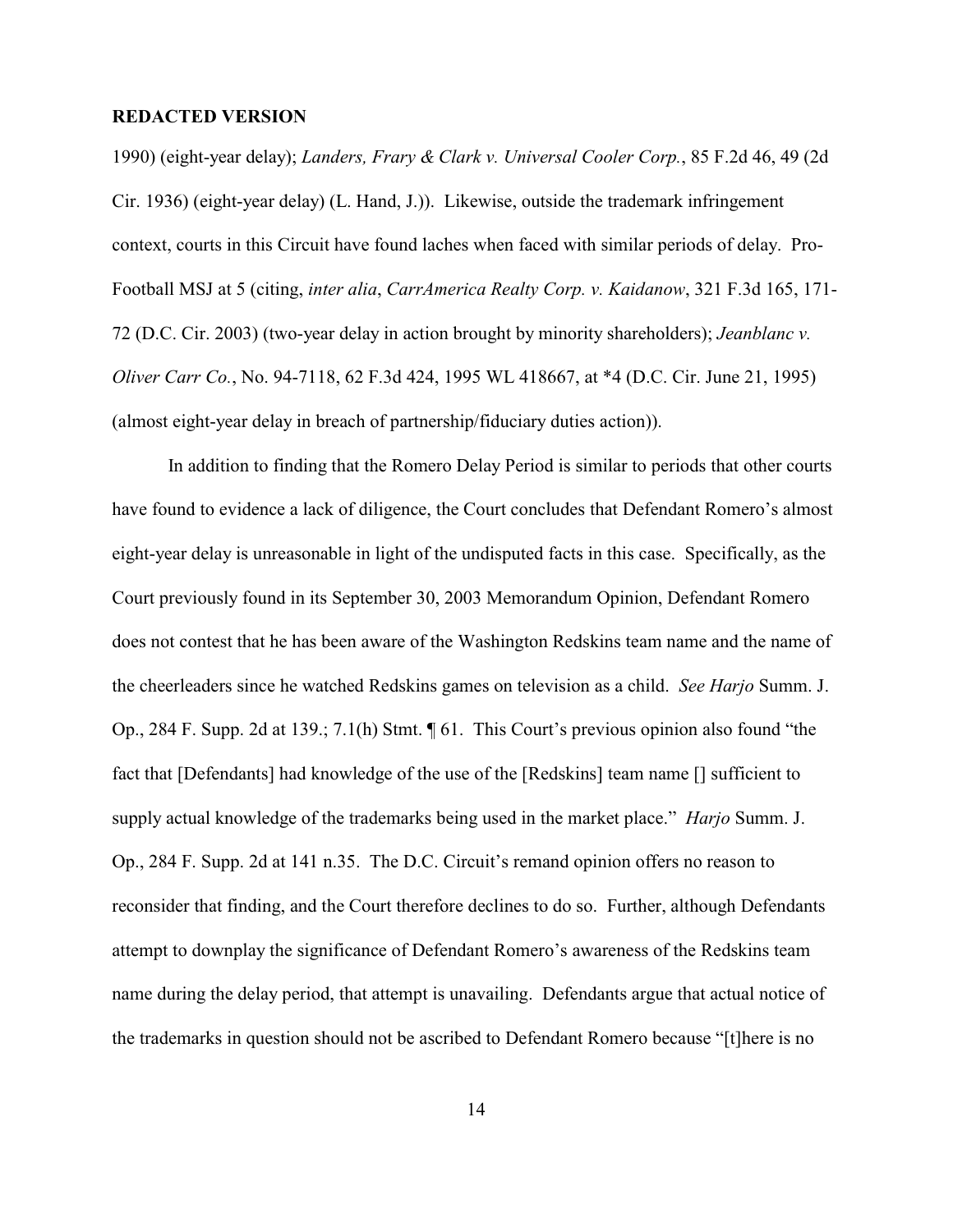evidence that Mateo Romero was actually aware of his right to file a petition to cancel the 'Redskins' trademarks" prior to 1992. Defs.' Cross-MSJ at 3. As the Court's previous opinion specifically stated, however, "ignorance of one's legal rights is not a reasonable excuse in a laches case." *Harjo* Summ. J. Op., 284 F. Supp. 2d at 141 (citing *Jones v. United States*, 6 Ct. Cl. 531, 532-33 (Cl. Ct. 1984) ("Where laches is raised, knowledge of the law is imputed to all plaintiffs. Consequently, professed ignorance of one's legal rights does not justify delay in filing suit.")). Thus, Defendant Romero's professed lack of "a sophisticated understanding of the law, including the Lanham Act," Defs.' Cross-MSJ at 3, is irrelevant in evaluating his diligence in pursuing the cancellation action.

In addition to finding that Defendant Romero had actual notice of the trademarks during the Romero Delay Period, the Court also finds that Defendant Romero had constructive notice of the "Redskinettes" mark during the Romero Delay Period, by virtue of its publication and registration in 1990. As this Court has previously found–and the D.C. Circuit has not challenged–"[p]ublication of the marks in the *Official Gazette* constitutes constructive notice of the applications at issue." *Harjo* Summ. J. Op., 284 F. Supp. 2d at 140. This Court has also previously concluded that it is appropriate to charge Defendants with constructive notice, even though they are not competing claimants, because they "are sophisticated individuals who are seeking to strip a corporation of the protections of federal law for its trademarks" and because their "use of the federal trademark laws would cause the same type of damage as a competitor's actions would." *Id.* at 141. Again, the D.C. Circuit's opinion provides no reason for reconsidering this conclusion, and the Court therefore rejects Defendants' attempt to reargue it.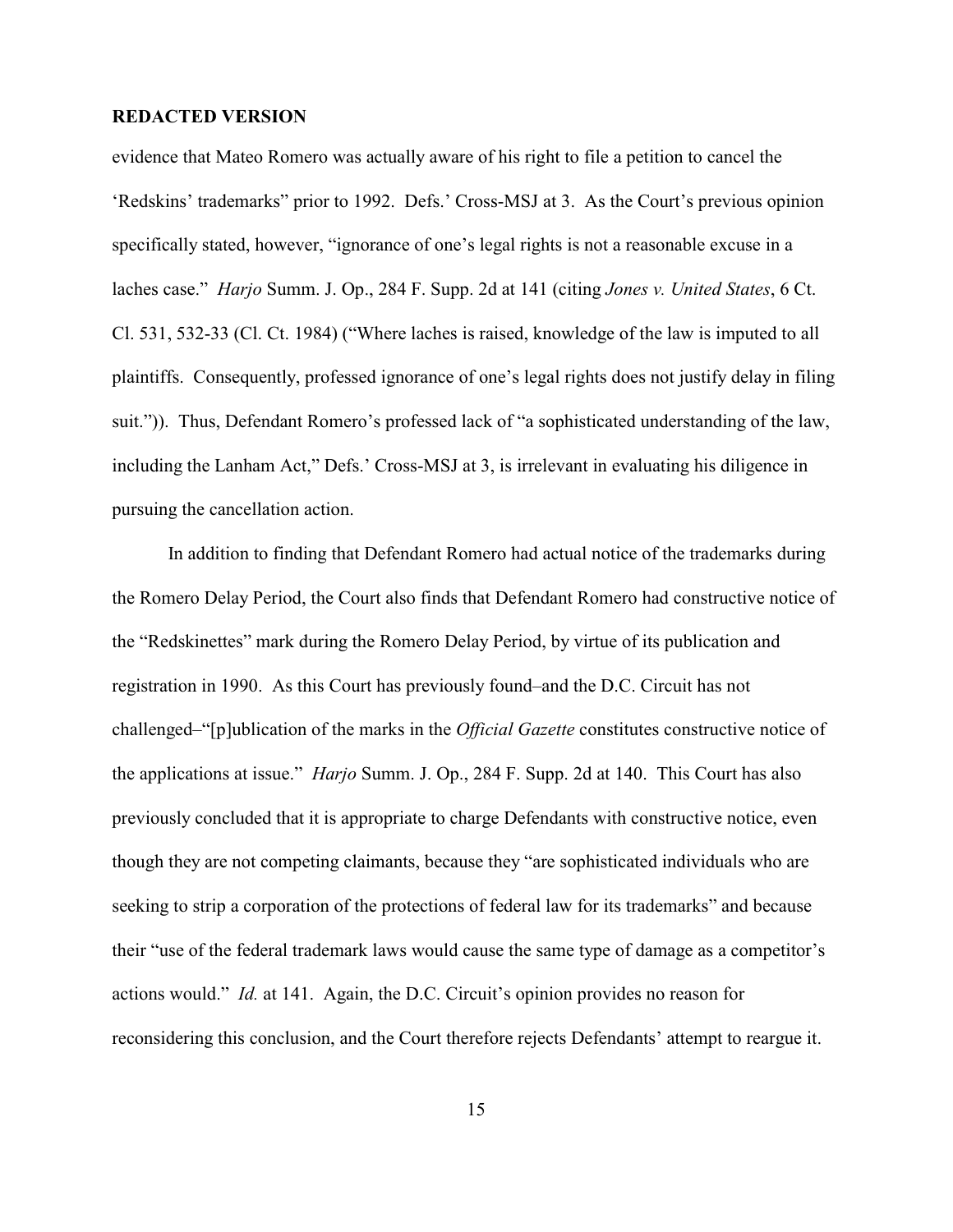*See* Defs.' Cross-MSJ at 4 n.5.

The Court does, however, limit its finding of Defendant Romero's constructive knowledge to the "Redskinettes" mark–"[i]n accordance with the context-specific approach required by equity" in an evaluation of laches, *Harjo* Appeal, 415 F.3d at 49-50–because Defendant Romero had not yet attained majority when the other five trademarks at issue were published and registered. *See Harjo* Summ. J. Op., 284 F. Supp. 2d at 105-107 (the first five Redskins trademarks were published and registered in 1967, 1972-1974, 1976, and 1978; the "Redskinettes" mark was published and registered in 1990). While the Court therefore only charges Defendant Romero with constructive knowledge of the "Redskinettes" mark, it nevertheless notes–as this Court and the TTAB have previously–that Defendants' claim regarding the "Redskinettes" mark is grounded in their claims regarding the other five marks. *Harjo* Summ. J. Op., 284 F. Supp. 2d at 140 (citing TTAB finding that Defendants' "arguments" and extensive evidence pertain almost entirely to the 'Redskins' portion of [Pro-Football's] marks.").

In sum, the Court concludes that Defendant Romero's delay was undue, in light of his actual knowledge of all of the trademarks before he reached majority and during the seven year and nine months Romero Delay Period, his constructive knowledge of the Redskinettes mark (as to which his claim is derivative of his claims regarding the other Redskins marks), and the fact that he has no reasonable excuse for his delay in taking action. *See id.* at 141-42 (quoting *Bridgestone*, 245 F.3d at 1361 ("To prevail on its affirmative defense, Bridgestone was required to establish that there was undue or unreasonable delay . . .")). The Court therefore finds that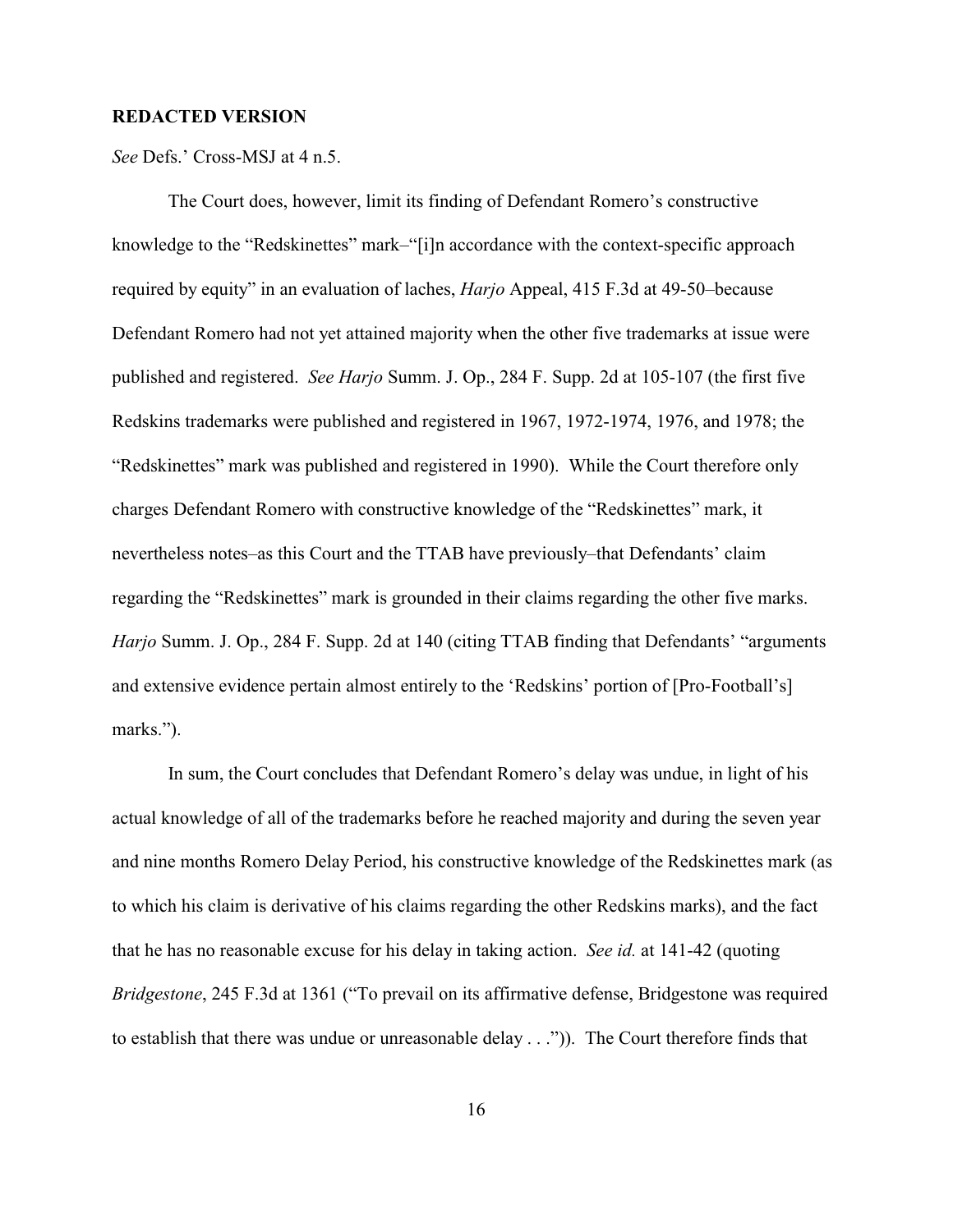Pro-Football has established a lack of diligence on Defendant Romero's part with respect to pursuing his cancellation petition.

## *C. Pro-Football Has Established Prejudice*

With respect to the second prong of the laches analysis, the D.C. Circuit instructed that on remand, this Court "should assess both trial and economic prejudice" to Pro-Football during the Romero Delay Period. *Harjo* Appeal, 415 F.3d at 50. The Court of Appeals did not offer any specific guidance as to the quantum of prejudice that Pro-Football must show, and Pro-Football argues that it "need only show a modicum of prejudice to show laches, in light of Romero's eight-year delay." Pro-Football MSJ at 7-8.<sup>6</sup> While Defendants protest that assertion, *see* Defs.' Cross-MSJ at 11 n.6, Pro-Football is correct that "laches is a question of degree." *Hot Wax*, 191 F.3d at 824. Indeed, as the D.C. Circuit explained in *Gull Airborne* (upon which Defendants rely extensively in their Cross-Motion for Summary Judgment, *see* Defs' Cross-MSJ at 3, 5, 13, 16, 18, 19), "[i]f only a short period of time elapses between accrual of the claim and suit, the magnitude of prejudice required before suit would be barred is great; if the delay is lengthy, a lesser showing of prejudice is required." 694 F.2d at 843 (citations omitted).

*1. Pro-Football Has Demonstrated Trial Prejudice*

 $6$  Pro-Football also argues that it may be entitled to a "presumption" of prejudice based solely on Defendant Romero's "substantial eight-year delay." Pro-Football MSJ at 7-8 (citing *NAACP*, 753 F.2d at 139). *NAACP*, however, involved a delay of "almost thirteen years without any clear reservation of rights," where the party asserting the laches defense had previously threatened to sue but instead "continued as a client" of the other party and "did not protest" the trademark use at issue in the case. 753 F.2d at 139. As the facts of *NAACP* are easily distinguished from the instant case, *NAACP* does not establish that Pro-Football is entitled to a presumption of prejudice in this case.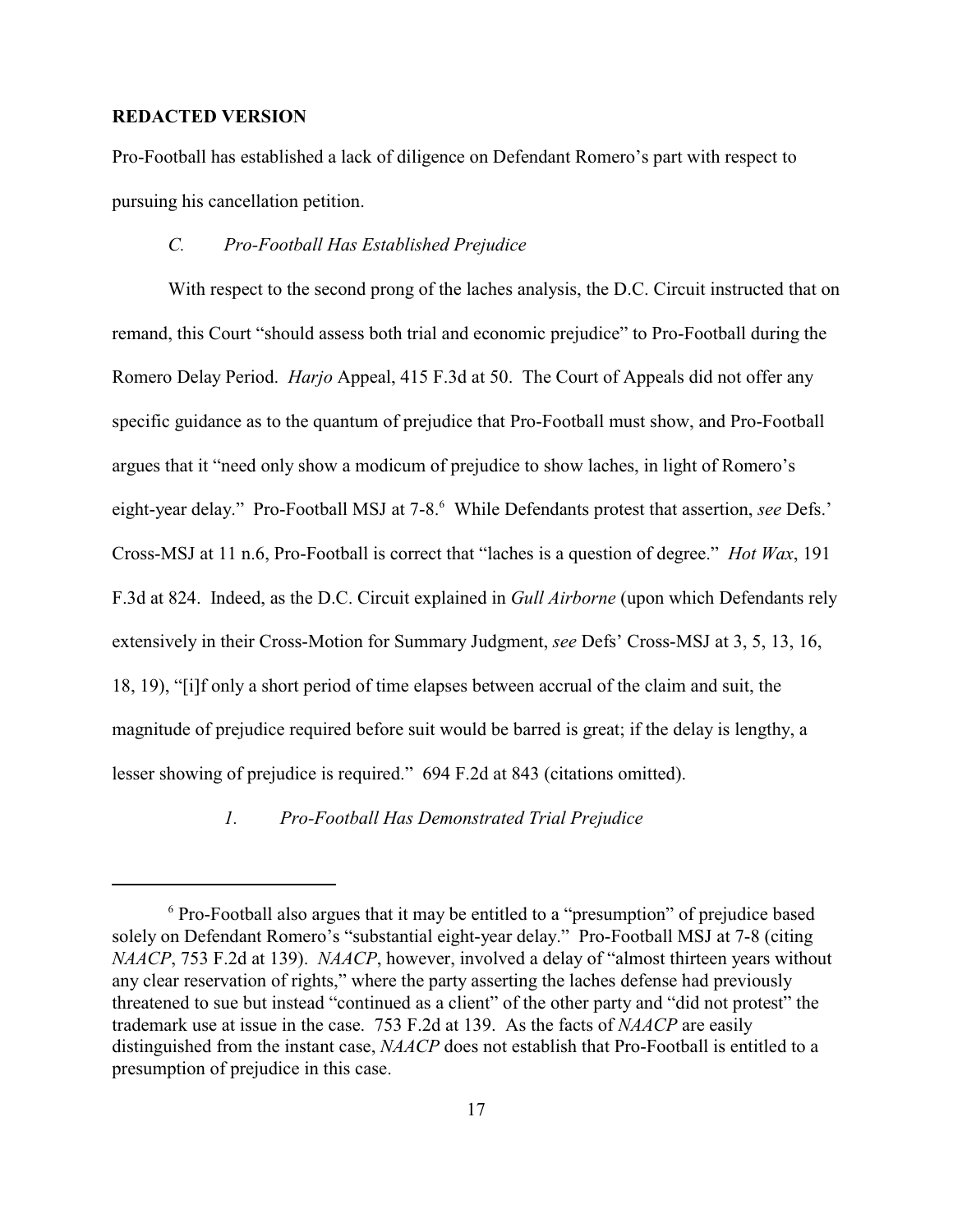The D.C. Circuit specifically instructed that, on remand, "[a]s to trial prejudice, the court should consider the extent to which Romero's post-majority delay resulted in a 'loss of evidence or witnesses supporting [Pro-Football's] position.'" *Harjo* Appeal, 415 F.3d at 50 (quoting *Gull Airborne*, 694 F.2d at 844). Pro-Football asserts that the Romero Delay Period has caused substantial losses of both witnesses and evidence supporting its position.

First, and quite significantly, Pro-Football notes that Edward Bennett Williams, the President of the Redskins from 1965 to 1980 (when five of the six trademarks at issue were originally registered), died during the Romero Delay Period, on August 13, 1988. Pro-Football MSJ at 8. Pro-Football argues that the loss of Mr. Williams' testimony during the cancellation proceeding before the TTAB constitutes significant trial prejudice because his "testimony or recollections could have been particularly important to the Redskins' defense on the issue of alleged disparagement in the relevant time frame." *Id.* at 8-9. Pro-Football specifically notes that Mr. Williams "received a letter from and met with a group of purported representatives of Native Americans concerning the 'Redskins' name in 1972." *Id.* For their part, Defendants contest the significance of Mr. Williams' testimony regarding this meeting, arguing that it is of marginal relevance because the only relevant evidence with respect to the disparagement issue is the opinions of Native Americans. Defs.' MSJ at 7-8; Defs.' Reply at 5-6. The 1972 meeting, however, is only one example of what Mr. Williams might have been able to testify to during the TTAB proceeding if Defendant Romero had brought his cancellation petition upon reaching the age of majority in 1984, i.e., while Mr. Williams was still alive. Mr. Williams may very well have had other interactions with Native Americans that would have provided contemporaneous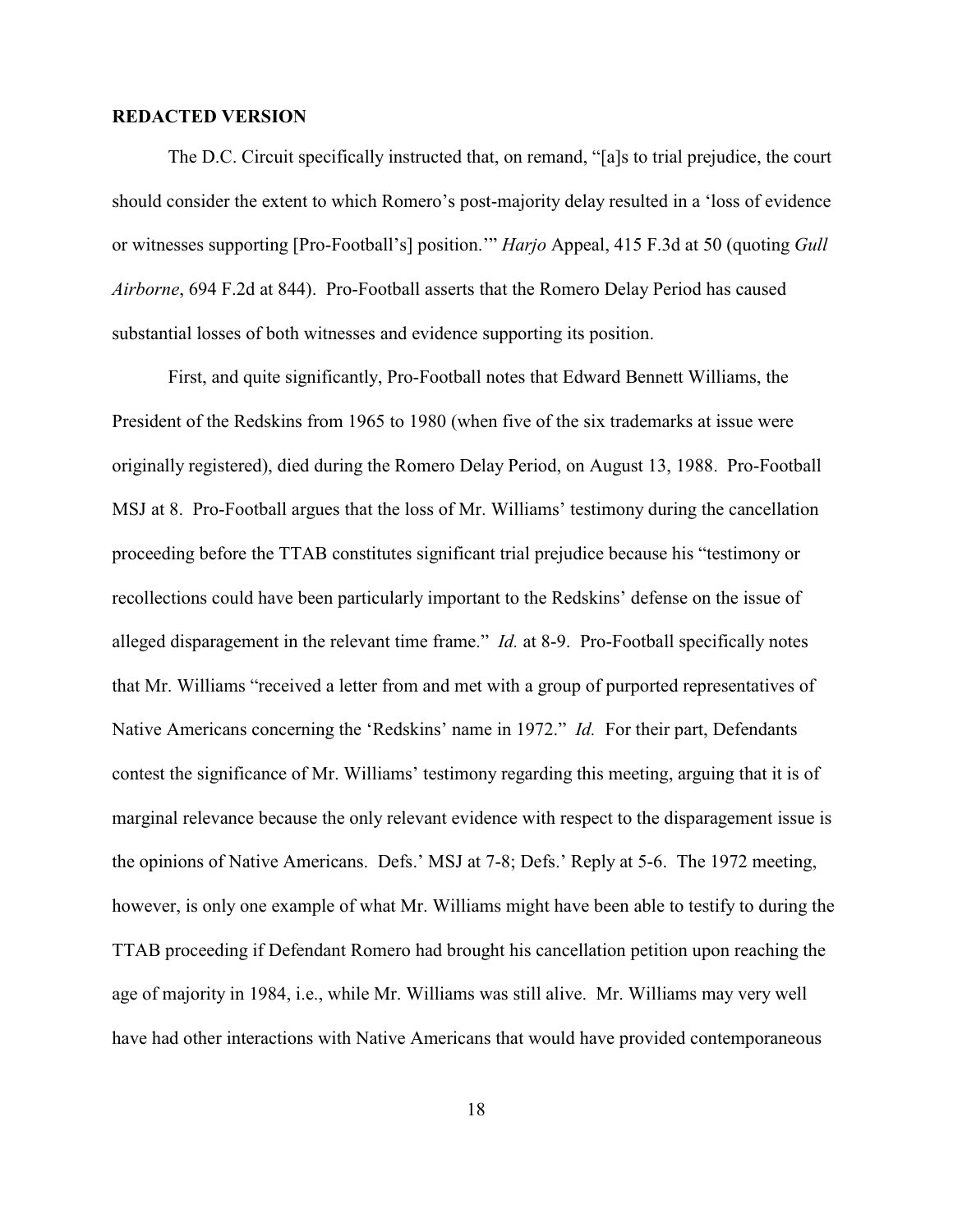evidence of their opinions of the Redskins name (as opposed to the reconstructed, after-the-fact survey evidence proffered by Defendants, discussed below). Further, Mr. Williams would likely have been able to shed some light on whether the Redskins might have changed their name during the Romero Delay Period if the cancellation petition had been brought earlier, an issue that, as discussed below, Defendants stress. In short, as Pro-Football convincingly argues "because Mr. Williams died before the cancellation petition itself, it is impossible for the Redskins to know what Mr. Williams would have said about the allegedly disparaging nature of the marks when registered." Pro-Football Reply at 7. While the Court does not conclude that the loss of Mr. Williams' testimony, alone, would establish prejudice to Pro-Football as a result of Defendant Romero's delay, it is certainly a source of relevant evidence that has become unavailable due to the passage of time.

Next, Pro-Football argues that it has suffered trial prejudice as a result of Defendant Romero's delay because that delay "served to exacerbate the problems inherent in trying to construct methodologically valid surveys of relevant persons' attitudes concerning the Redskins Marks in 1967," the central issue underlying Defendants' cancellation petition. Pro-Football MSJ at 9. In response, Defendants argue that Pro-Football cannot establish prejudice by arguing that Defendants could have obtained additional evidence but for the delay. Defs.' Reply at 6. Pro-Football is undoubtably correct, however, that "by adding eight additional years to the other defendants' long delay, Romero further increased the time elapsed between the initial registrations and the date on which a survey of attitudes at the time of registration took place." Pro-Football Reply at 10. If Defendant Romero had filed his cancellation petition when he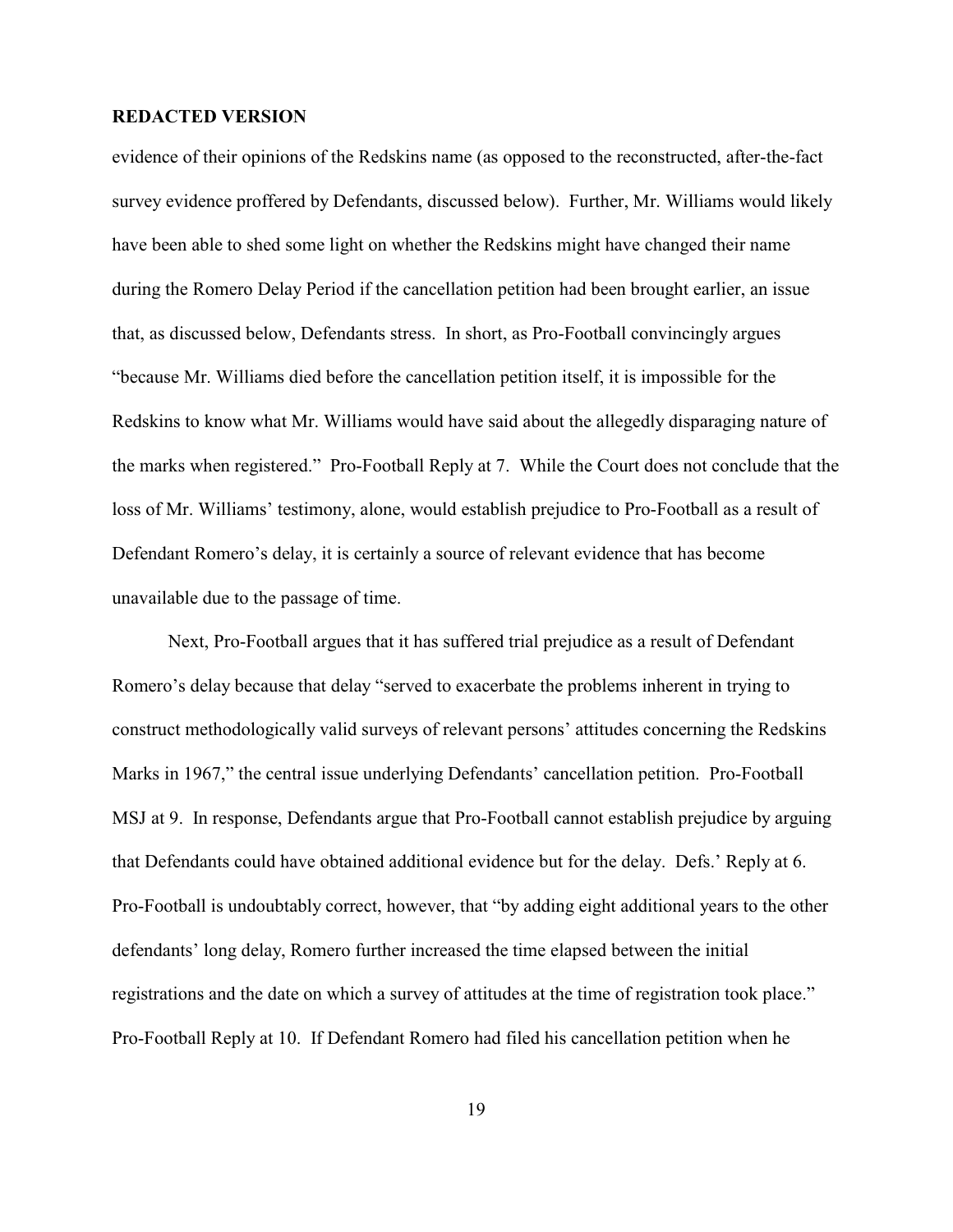reached majority in 1984, he would have been able to collect evidence of attitudes prevailing in the mid-1960s that was twelve years less removed, and likely more reliable, than the evidence he and his co-Defendants eventually captured with their 1996 survey. As this Court recognized in its September 30, 2003 Memorandum Opinion, "defending this lawsuit against evidence that, due to the twenty-five year delay, does not directly address the legal question at issue, would represent a hardship to Pro-Football." *Harjo* Summ. J. Op., 284 F. Supp. 2d at 143 n.37. Similarly, while the Court does not find that the impact upon the available survey evidence, alone, would establish prejudice to Pro-Football, Pro-Football is correct that defending this lawsuit against evidence that, due to Defendant Romero's delay may be significantly less accurate, would represent a hardship to Pro-Football.

Finally, Pro-Football notes that the "undisputed record reflects that the Redskins Club is missing financial records from 1988 and 1991-1992 (as well as from periods before the Romero Delay Period), and that NFL Properties is missing sponsorship lists in connection with the Redskins Marks from 1967 to 1988." Pro-Football MSJ at 8 (citing 7.1(h) Stmt ¶ 63,65). Defendants do not dispute these claims, but rather argue that Pro-Football has not demonstrated that "these documents would be probative other than to argue economic prejudice" and further argue (without supporting case law) that Pro-Football cannot "prove trial prejudice by showing an inability to carry its burden of proving economic prejudice." Defs' Cross-MSJ at 5-7. To the contrary, although of less weight than the other claims of prejudice, the Court finds that Pro-Football may establish trial prejudice by demonstrating the loss of evidence relevant to its laches defense. If Defendants were to succeed in their effort to preclude summary judgment in favor of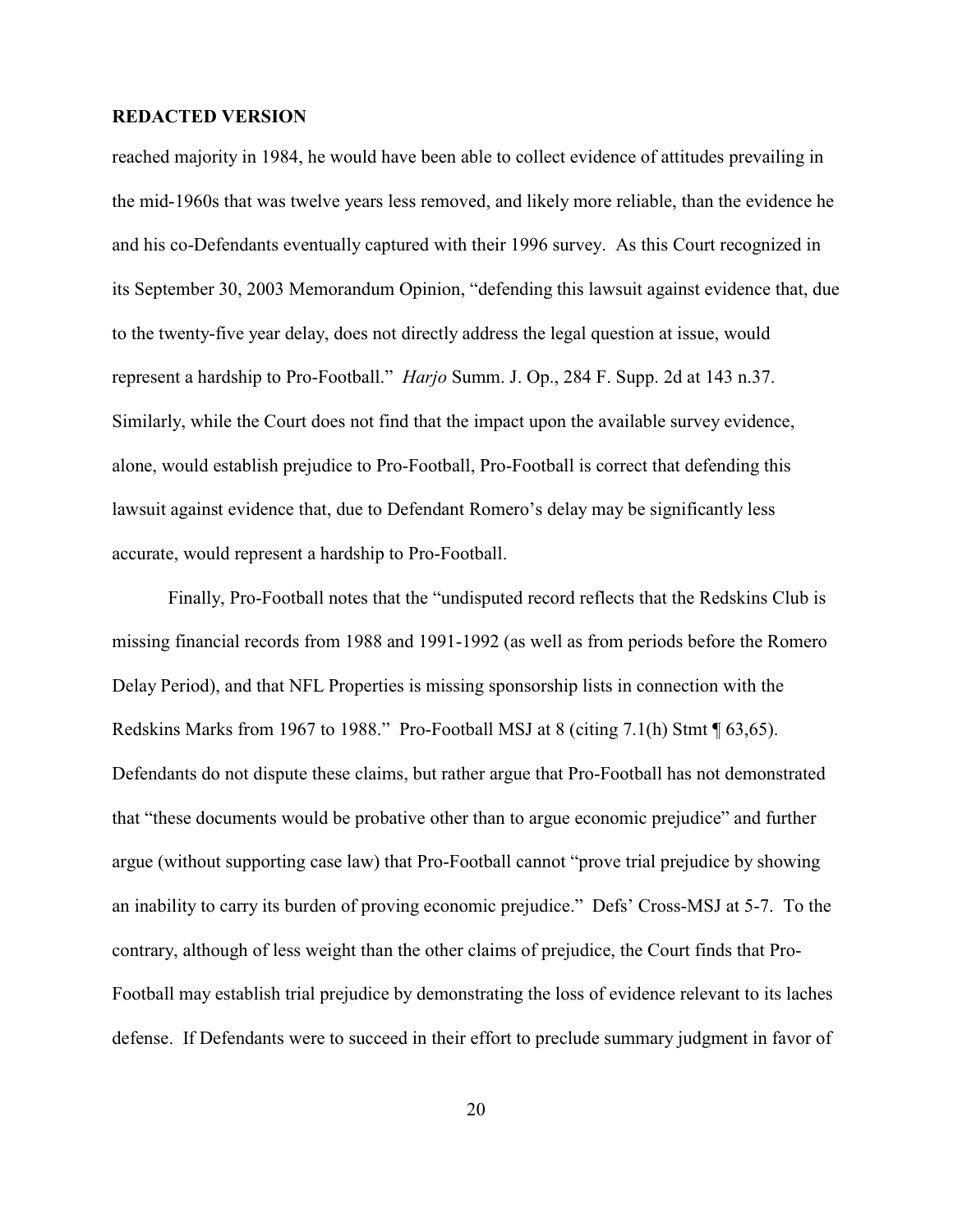Pro-Football based on its laches defense, this case would proceed to a trial, where evidence regarding Pro-Football's economic prejudice during the Romero Delay Period would be critical to its ability to establish a laches defense. Indeed, as the Court previously recognized in its July 26, 2006 Memorandum Opinion regarding Defendants' motion to take discovery on remand, "it is impossible to assert trial prejudice when the evidence necessary to make the prejudice showing itself was the victim of passing time." *Harjo* Discovery Op., 2006 WL 2092637, at \*7.<sup>7</sup>

In sum, the Court finds that Pro-Football has established three forms of trial prejudice: foremost, the loss of Mr. Williams' testimony and the diminished quality of the survey evidence available, and of lesser importance, the lost financial records. Although none of these, standing alone, would necessarily convince the Court that it would be inequitable to allow Defendant Romero to enforce his claim notwithstanding his delay, when Pro-Football's trial prejudice is considered in conjunction with its economic prejudice, the Court is so convinced. The Court now continues to address that economic prejudice.

## *2. Pro-Football Has Established Economic Prejudice*

In remanding the record to this Court to evaluate Defendant Romero's laches, the D.C.

 $\alpha$ <sup>7</sup> Defendants also argue that Pro-Football should not be allowed to point to the missing financial records as evidence of trial prejudice because "a plaintiff cannot use its own lack of diligence as an offensive weapon in a laches argument." Defs.' Cross-MSJ at 6 (citing *Rozen v. District of Columbia*, 702 F.2d 1202, 1204 (D.C. Cir. 1983)). As Pro-Football correctly points out, however, in *Rozen*, the District of Columbia admitted that it might have the records at issue but could not locate them, and that it might have destroyed the records after the filing of the plaintiff's discrimination claim. *See id.* In contrast, the Redskins have stated under oath that the financial records in question in this case are missing, and there is no evidence that they were destroyed after the cancellation petition was filed. Pro-Football Reply at 9; 7.1(h) Stmt.  $\P$  62-63.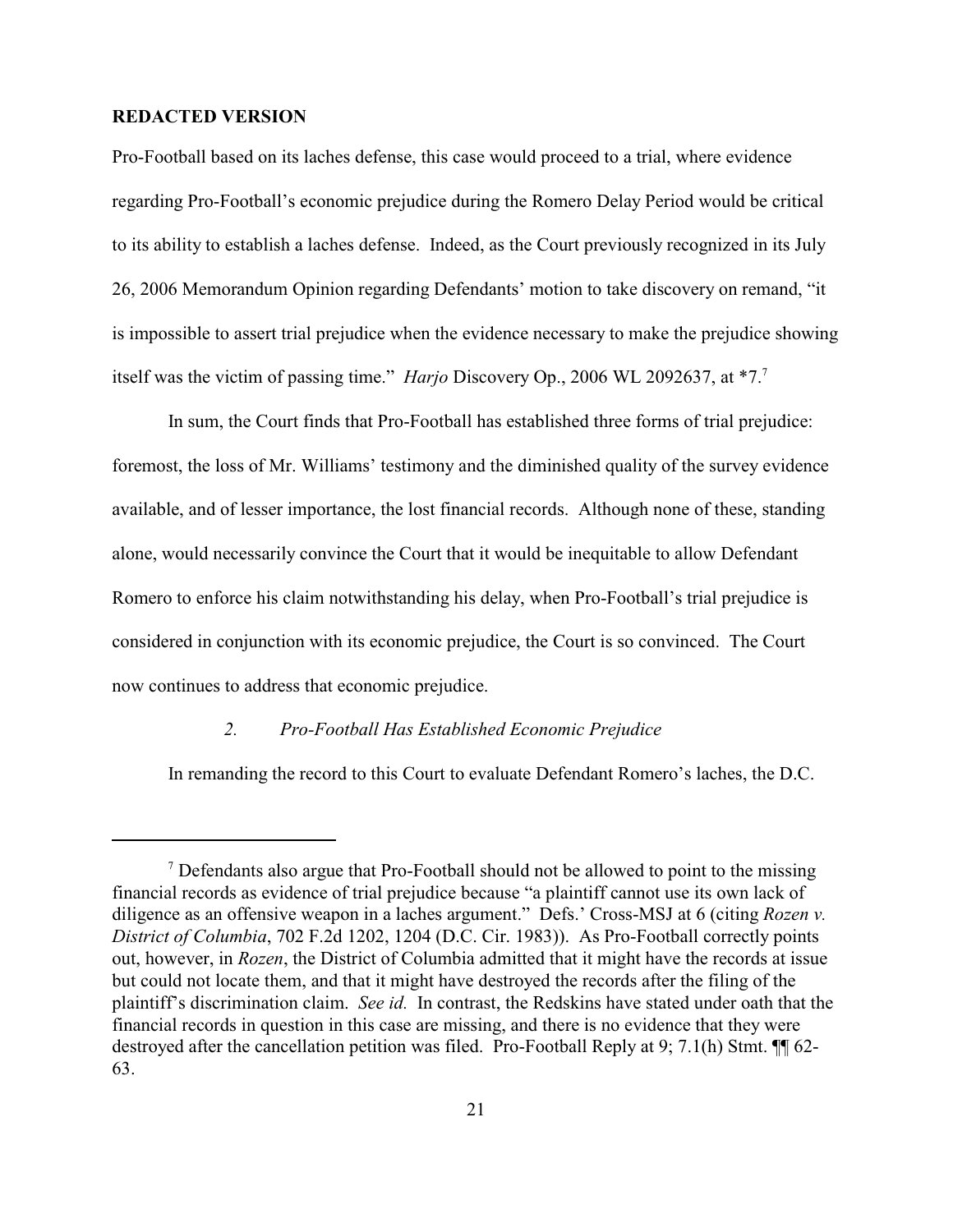Circuit "express[ed] no view as to how [economic] prejudice should be measured where, as here, what is at stake is not the trademark owner's right to use the marks but rather the owner's right to Lanham Act protections that turn on registration." *Harjo* Appeal, 415 F.3d at 50. Instead, the D.C. Circuit "encourage[d] [this] court to take briefing on whether economic prejudice should be measured based on the owner's investment in the marks during the relevant years, on whether the owner would have taken a different course of action–e.g., abandoned the marks–had the petitioner acted more diligently in seeking cancellation, or on some other measure." *Id.* Thereafter, in its July 26, 2006 Memorandum Opinion regarding Defendants' request to take discovery on remand, the Court reiterated its previous conclusion that:

in assessing laches in a trademark cancellation proceeding where a litigant is faced not with the loss of the use of the name, but rather the loss of the registration, "[e]conomic prejudice arises from investment in and development of the trademark, and the continued commercial use and economic promotion of a mark over a prolonged period adds weigh[t] to the evidence of prejudice."

*Harjo* Discovery Op., 2006 WL 2092637, at \*4 (quoting *Bridgestone*, 245 F.3d at 1363 (as cited by this Court, *see* 284 F. Supp. 2d at 142, and by the Court of Appeals, *see* 415 F.3d at 48)). The Court therefore concluded that Defendants' request to take discovery on "whether Pro-Football would have changed the Redskins' name during the Romero Delay Period, does not advance the ball at this point in the proceeding–the question whether the name would have been changed is irrelevant; rather, the question is how much investment there has been in the commercial exploitation of the mark." *Id.*

Notwithstanding this conclusion, Defendants continue to suggest that Pro-Football cannot demonstrate economic prejudice (and that they are therefore entitled to summary judgment on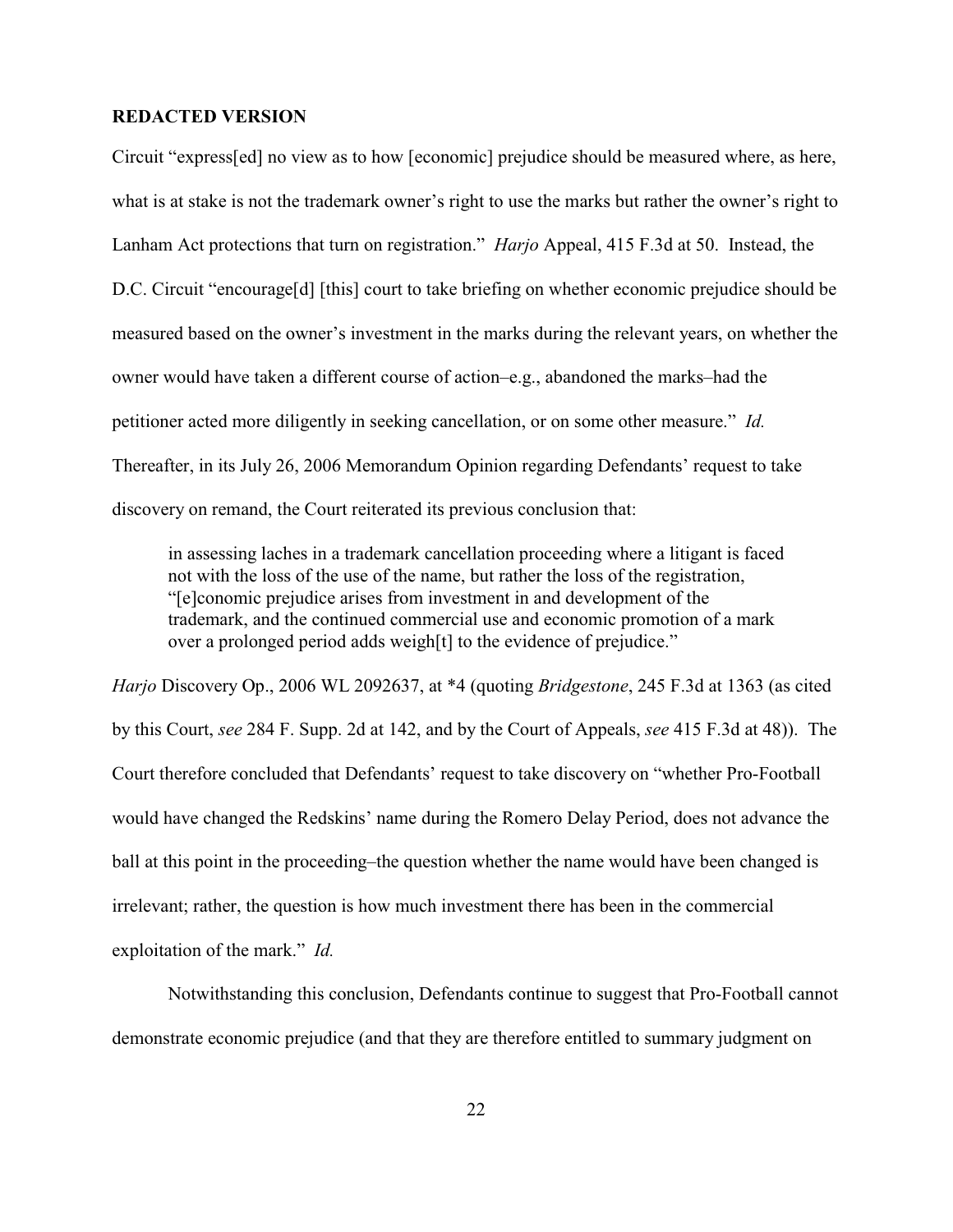Pro-Football's laches defense) because "Pro-Football has failed to submit any evidence, nor has it even alleged, that it would have changed its name if a cancellation petition had been filed earlier." Defs.' Cross-MSJ at 20 (emphasis in original). The Court has previously rejected this argument, and continues to find that Pro-Football is not required to make such a showing in order to establish economic prejudice. It is true that some courts have considered, in the context of economic prejudice, the fact that "[h]ad [the plaintiff] successfully pressed its claims in a timely manner, [the defendant asserting the laches defense] certainly could have invested its time and money in other areas or simply renamed its products." *See Hot Wax*, 191 F.3d at 824. Defendants do not, however, cite any cases–nor is the Court aware of any–establishing that such a showing is a *requirement* of a laches defense, as opposed to one possible means of demonstrating economic prejudice.

Moreover, *Hot Wax* involved a claim for false advertising and false promotion under the Lanham Act, rather than a trademark cancellation action. In contrast, as this Court previously found, *Bridgestone*, which involved a trademark cancellation petition, concluded that "[e]conomic prejudice arises from investment in and development of the trademark, and the continued commercial use and economic promotion of a mark over a prolonged period adds weigh[t] to the evidence of prejudice." *Bridgestone*, 245 F.3d at 1363. The Court therefore applies the standard articulated in *Bridgestone* in evaluating Pro-Football's claim of economic prejudice and shall deny Defendants' Cross-Motion for Summary Judgment to the extent that it is based upon an argument that Pro-Football cannot establish laches without showing that the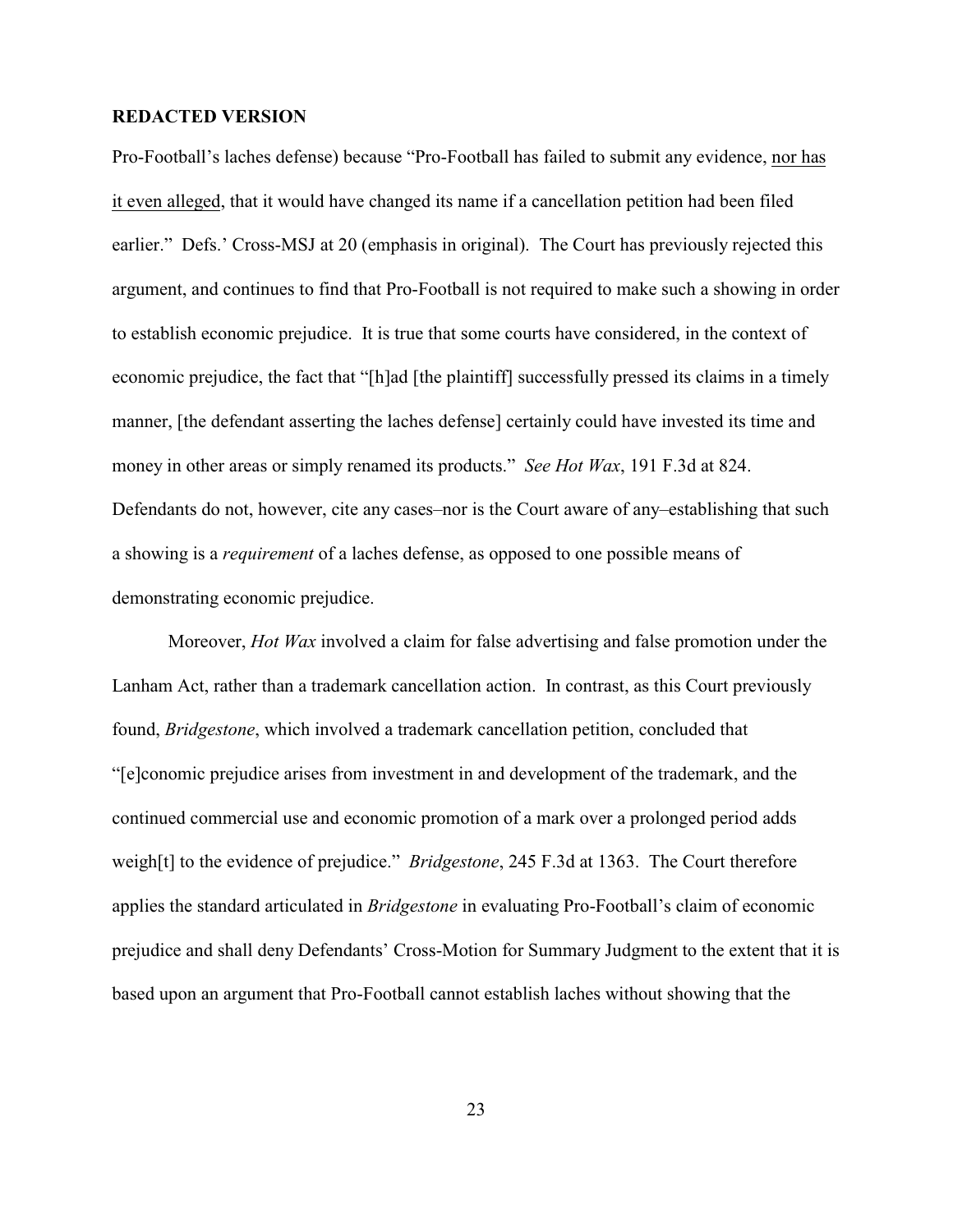Redskins would have changed the team's name.<sup>8</sup>

Pro-Football is correct that, as discussed above, "[i]t is undisputed that, during the Romero Delay Period, the Redskins spent millions of dollars in promoting and marketing the Redskins Marks." Pro-Football MSJ at 9. Indeed, Defendants do not challenge any of Pro-Football's factual assertions regarding the money it expended during the Romero Delay Period. As such, "the only question for purposes of [the parties' cross-motions for summary judgment] is whether, under the applicable standards, this undisputed showing is sufficient to establish economic prejudice as a matter of law." *Id.* In addressing this question, the Court reiterates that it has already concluded–in its September 30, 2003 Memorandum Opinion–that Pro-Football established economic prejudice by showing that it had "invested heavily in the marketing and development of its brand during the period of the [other Defendants' twenty-five year] delay," and that "common sense dictates that Pro-Football [would] suffer some economic hardship" if its trademark registrations were cancelled. *Harjo* Summ. J. Op., 284 F. Supp. 2d at 143-44. Again, the D.C. Circuit's remand opinion offers no reason to revisit this conclusion.

Nevertheless, Defendants argue that Pro-Football's undisputed millions of dollars of investments in its trademarks during the Romero Delay Period does not constitute economic prejudice because Pro-Football is required to make a showing of reasonable reliance on Defendant Romero's delay. Defs.' Cross-MSJ at 13-17. The Court previously rejected this

<sup>&</sup>lt;sup>8</sup> While the Court concludes that Pro-Football is not required to demonstrate that the Redskins would have changed the team's name in order to establish economic prejudice, if such a showing were required, the Redskins are correct that Mr. Williams' testimony–lost during the Romero Delay Period–could have illuminated that very question. *See* Pro-Football Reply at 8 n.2.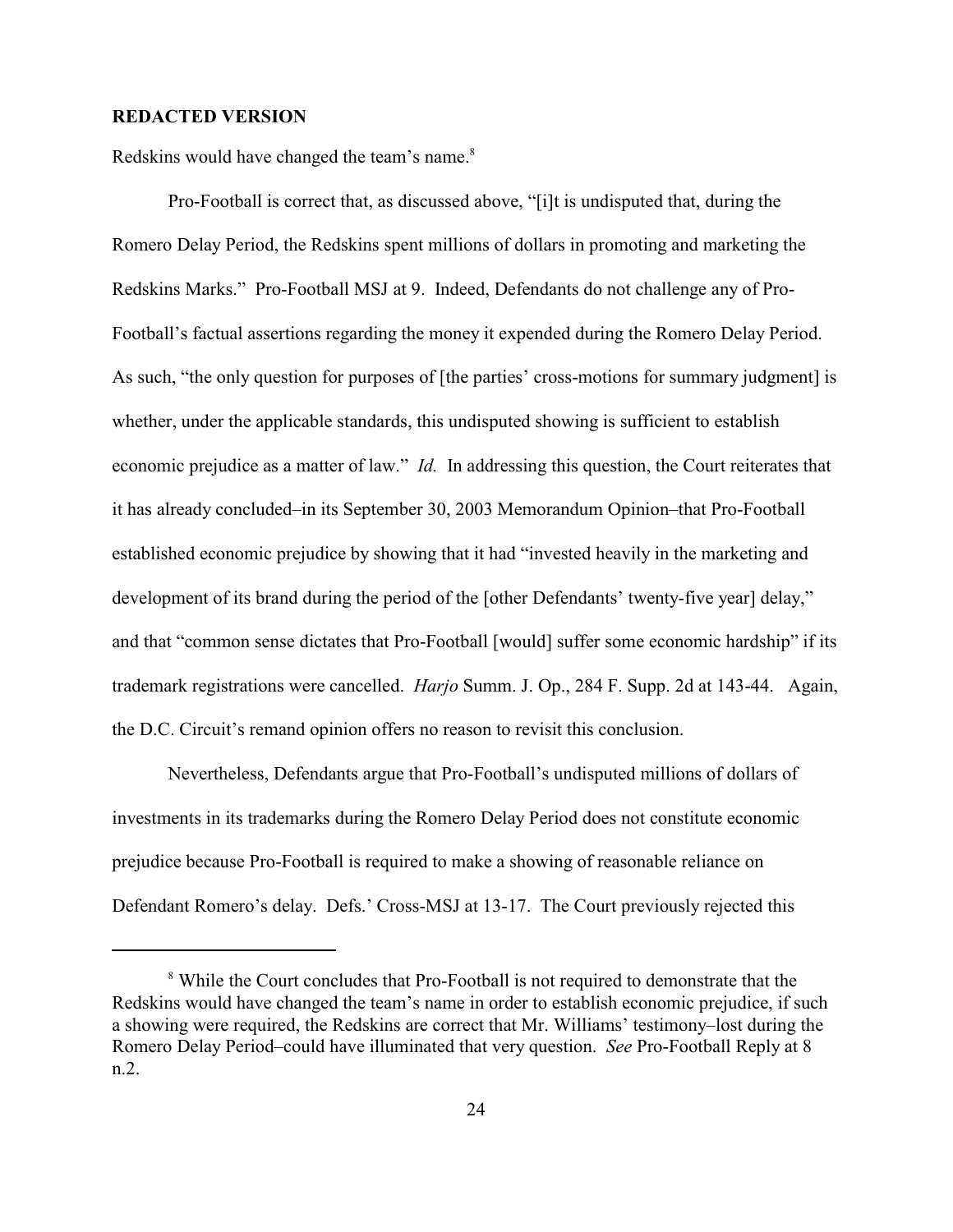argument in its September 30, 2003 Memorandum Opinion, based on the Federal Circuit's observation "that in trademark cases, unlike patent cases, in order to prove laches a defendant does not need to demonstrate with specific evidence that it relied on the plaintiff's silence." *Harjo* Summ. J. Op., 284 F. Supp. 2d at 143. Indeed, in *Bridgestone*, the Federal Circuit stated that "economic prejudice to the defendant may ensue whether or not the plaintiff overtly lulled the defendant into believing that the plaintiff would not act, or whether or not the defendant believed that the plaintiff would have grounds for action." 245 F.3d at 1363. *See also A.C. Auckerman Co.*, 960 F.2d at 1034 ("[L]aches focuses on the reasonableness of the plaintiff's delay in suit. [In contrast,] equitable estoppel focuses on what the defendant has been led to reasonably believe from the plaintiff's conduct."). While Defendants note that two earlier D.C. Circuit opinions, *NAACP* and *Gull Airborne*, suggest that reliance is required to establish laches, this Court previously accepted *Bridgestone*'s more recent rejection of a reliance requirement in connection with a trademark cancellation proceeding, and the D.C. Circuit's remand opinion in this case provides no basis for reconsidering that conclusion. The Court therefore finds Defendants' arguments regarding reliance irrelevant to Pro-Football's ability to demonstrate economic prejudice.<sup>9</sup>

 $9$  In particular, Defendants argue that Pro-Football cannot demonstrate reasonable reliance upon Defendant Romero's silence during the Romero Delay Period because any such reliance is inherently unreasonable "in light of the legal fact that an action to cancel the mark[s] may be brought at any time by a Native American who recently attained the age of majority." Defs.' Cross-MSJ at 15 (citing *Harjo* Appeal, 415 F.3d at 48-49). As Pro-Football correctly notes, however, the D.C. Circuit's remand opinion makes clear that laches must be assessed on an individual basis. *See Harjo* Appeal, 415 F.3d at 50. As such, "if Mateo Romero is not bound by the [] laches of other individual Native Americans in his allegedly disparaged group, he [] cannot benefit from any purported absence of laches of still other individuals in the group." Pro-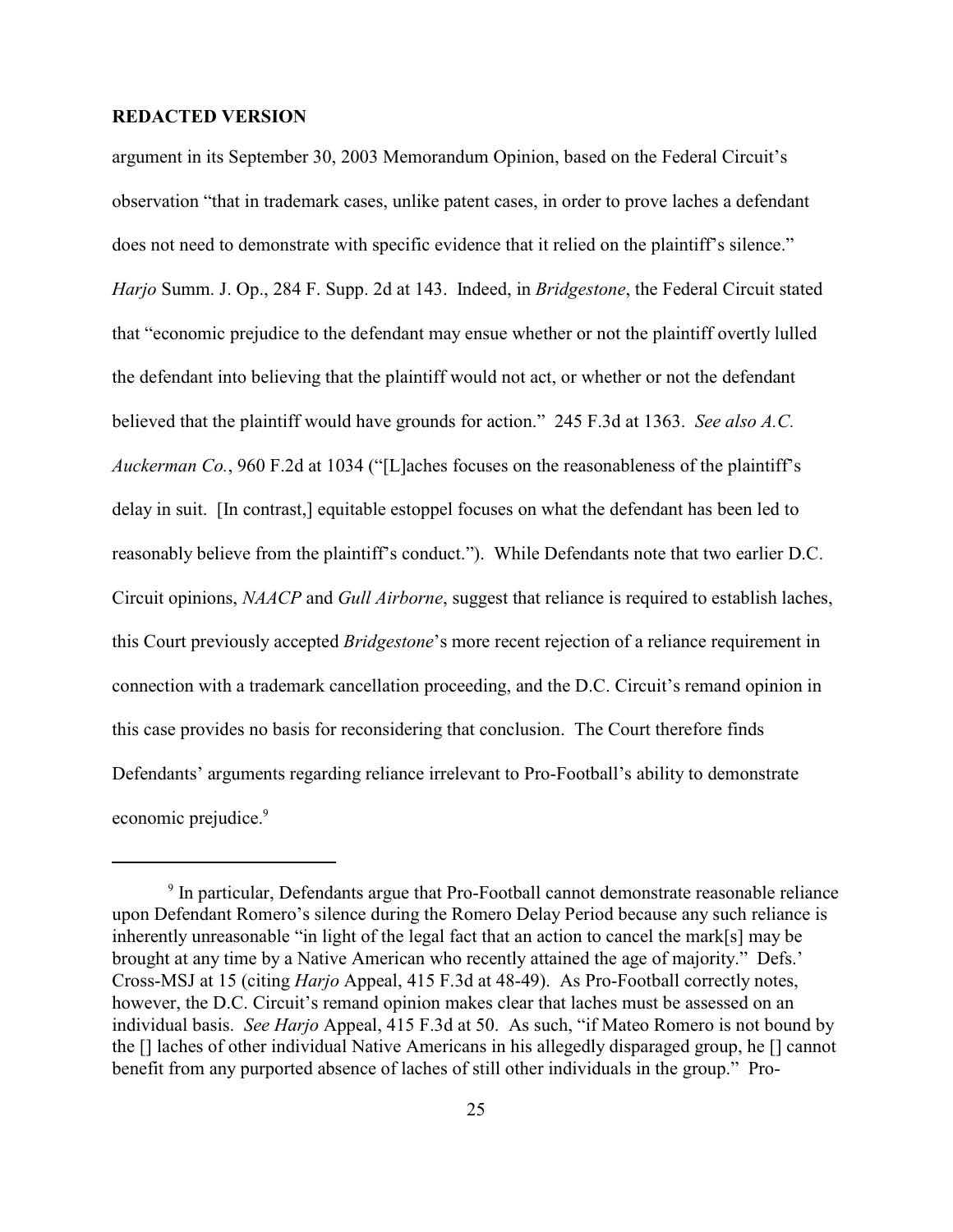Defendants next argue that, even if Pro-Football is not required to show reasonable reliance on Defendant Romero's inaction or silence, it "nevertheless bears the burden of showing that the potential economic harm of which it complains is due to Mateo Romero's delay rather than simply being a harm inherent in cancellation of the registered marks." Defs.' Cross-MSJ at 18-22 (emphasis in original). According to Defendants, "economic prejudice hinges on Pro-Football proving a 'change in [its] economic during the period of delay,' which change would not have occurred if the delay had not occurred." *Id.* at 18-19 (quoting *Auckerman*, 960 F.2d at 1033) (emphasis in Defs.' Cross-MSJ). Specifically, Defendants argue that "Pro-Football has produced no evidence whatsoever that would prove or even tend to prove that it would have reduced investment in the marks or taken other action had a cancellation petition been filed earlier." *Id.* at 20.

This argument is essentially a restatement of Defendants' reliance argument, rejected above. It is true that "[m]ere delay in asserting a trademark-related right does not necessarily result in changed conditions sufficient to support the defense of laches. There must also have been some detriment due to the delay." *Bridgestone*, 245 F.3d at 1362. In the context of a trademark cancellation action, however, that detriment derives from "investment in and development of the trademark, and the continued commercial use and economic promotion of a mark over a prolonged period adds weight to the evidence of prejudice." *Id.* at 1363. As this Court explained in its September 30, 2003 Memorandum Opinion, "[i]n other words, prejudice is equated with investment in the trademark that theoretically could have been diverted elsewhere

Football Reply at 14-15.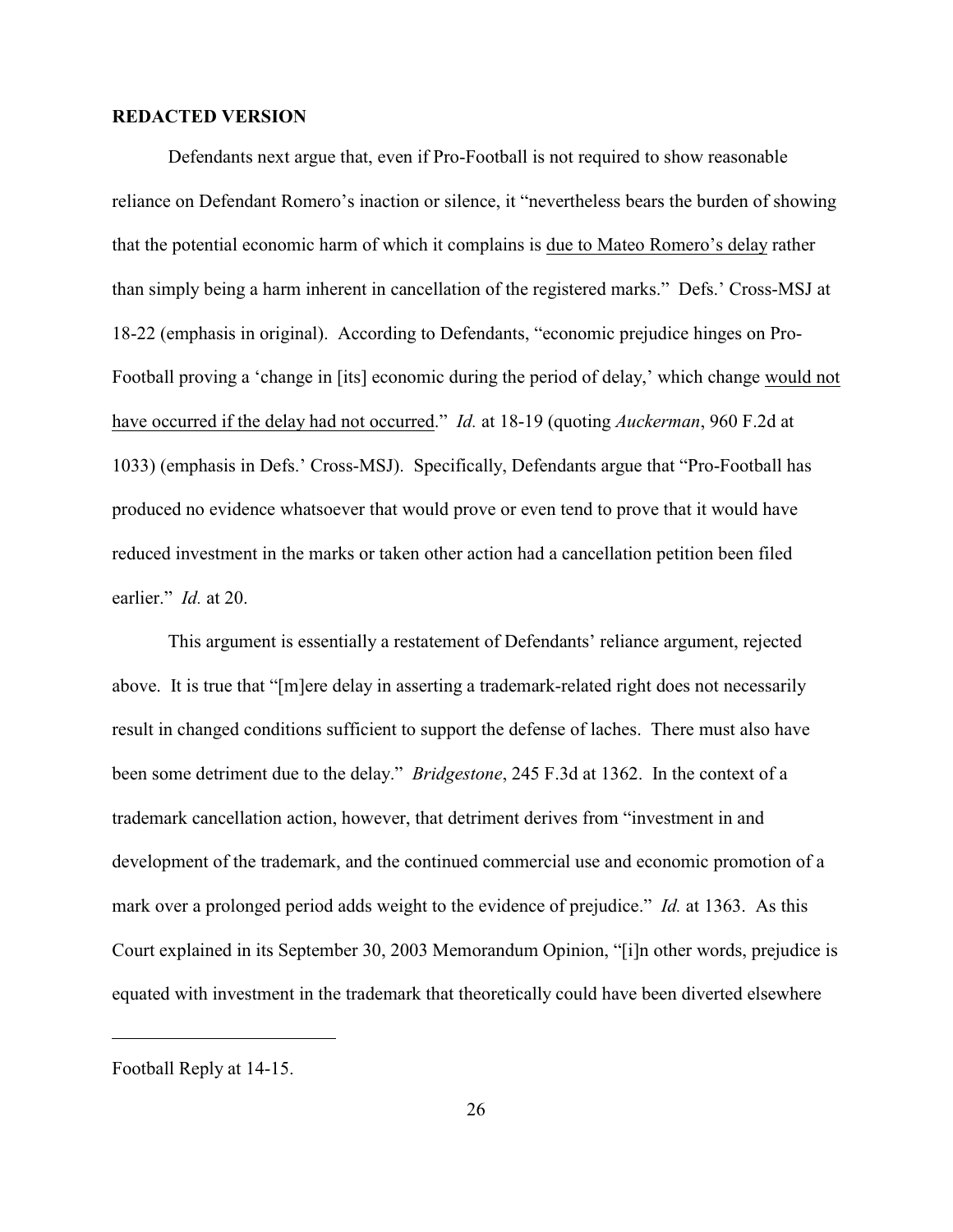had the suit been brought sooner." *Harjo* Summ. J. Op. at 143.

It is undisputed that the Redskins substantially expanded their use of and investment in the registered marks during the Romero Delay Period. Moreover, this Court has previously concluded that, even though Pro-Football would not lose its ability to use the Redskins trademarks if Defendants succeeded in their cancellation petition, "past investment in the mark will be jeopardized by uncertainty surrounding the brand name" and "an economic cost exists when a trademark is cancelled that adversely affects prior investment in the brand." *Id.* at 144. "Indeed . . . common sense dictates that Pro-Football will suffer some economic hardship" if its trademarks are cancelled, "[o]therwise there would be no point to this litigation being used as a vehicle to force Pro-Football to change the name of the team." *Id.* Had Defendant Romero commenced his cancellation proceeding when he reached the age of majority in 1984, Pro-Football could have diverted the millions of dollars it spent on promoting, advertising, and protecting its marks during the Romero Delay Period elsewhere, rather than continuing to invest money in marks that might be rendered uncertain by a successful cancellation petition. The Court previously concluded that this showing was sufficient to establish economic prejudice to Pro-Football as a result of the other Defendants' twenty-five year delay. *See Harjo* Summ. J. Op., 284 F. Supp. 2d at 142-44. While Pro-Football's investments in the Redskins trademarks during the eight-year Romero Delay Period are undoubtedly less than its investments over the course of the other Defendants' delay period, the difference in scope does not require a change in legal reasoning. The Court therefore continues to find that the Redskins' expanded use of and investment in the registered marks, coupled with the risk Defendant Romero's cancellation